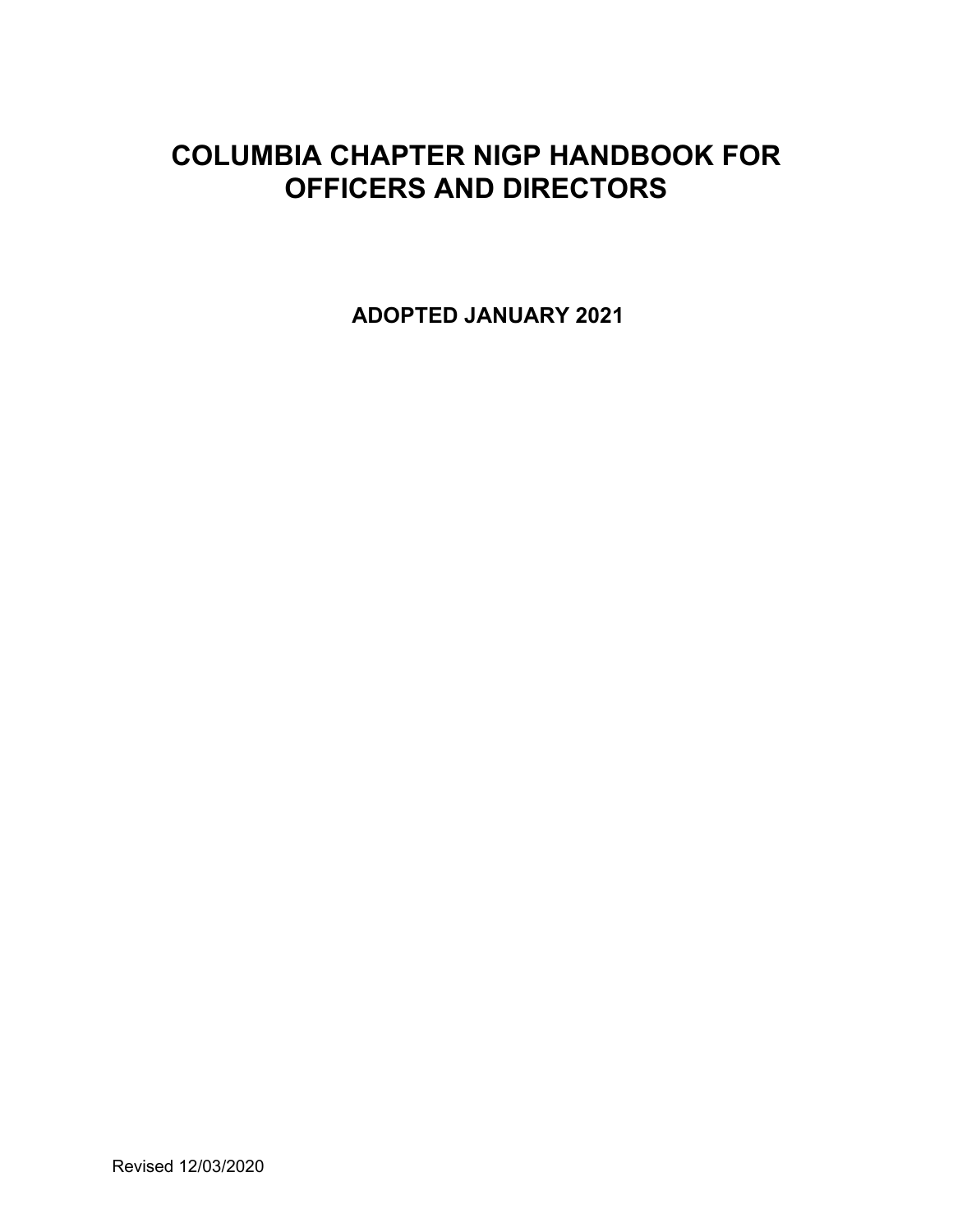# **TABLE OF CONTENTS**

| <b>SECTION</b>                        | <b>PAGE NUMBER</b> |
|---------------------------------------|--------------------|
| <b>INTRODUCTION</b>                   | 3                  |
| <b>DISCRETIONARY SPENDING</b>         | 4                  |
| <b>CHANGE OF OFFICERS</b>             | 4                  |
| <b>PRESIDENT</b>                      | 5                  |
| <b>VICE PRESIDENT</b>                 | 13                 |
| <b>TREASURER</b>                      | 17                 |
| <b>SECRETARY</b>                      | 19                 |
| <b>PAST PRESIDENT</b>                 | 21                 |
| <b>MEMBERSHIP DIRECTOR</b>            | 23                 |
| PROFESSIONAL DEVELOPMENT DIRECTOR     | 26                 |
| <b>MEETING AND LOGISTICS DIRECTOR</b> | 29                 |
| <b>WEB COMMITTEE CHECKLIST</b>        | 32                 |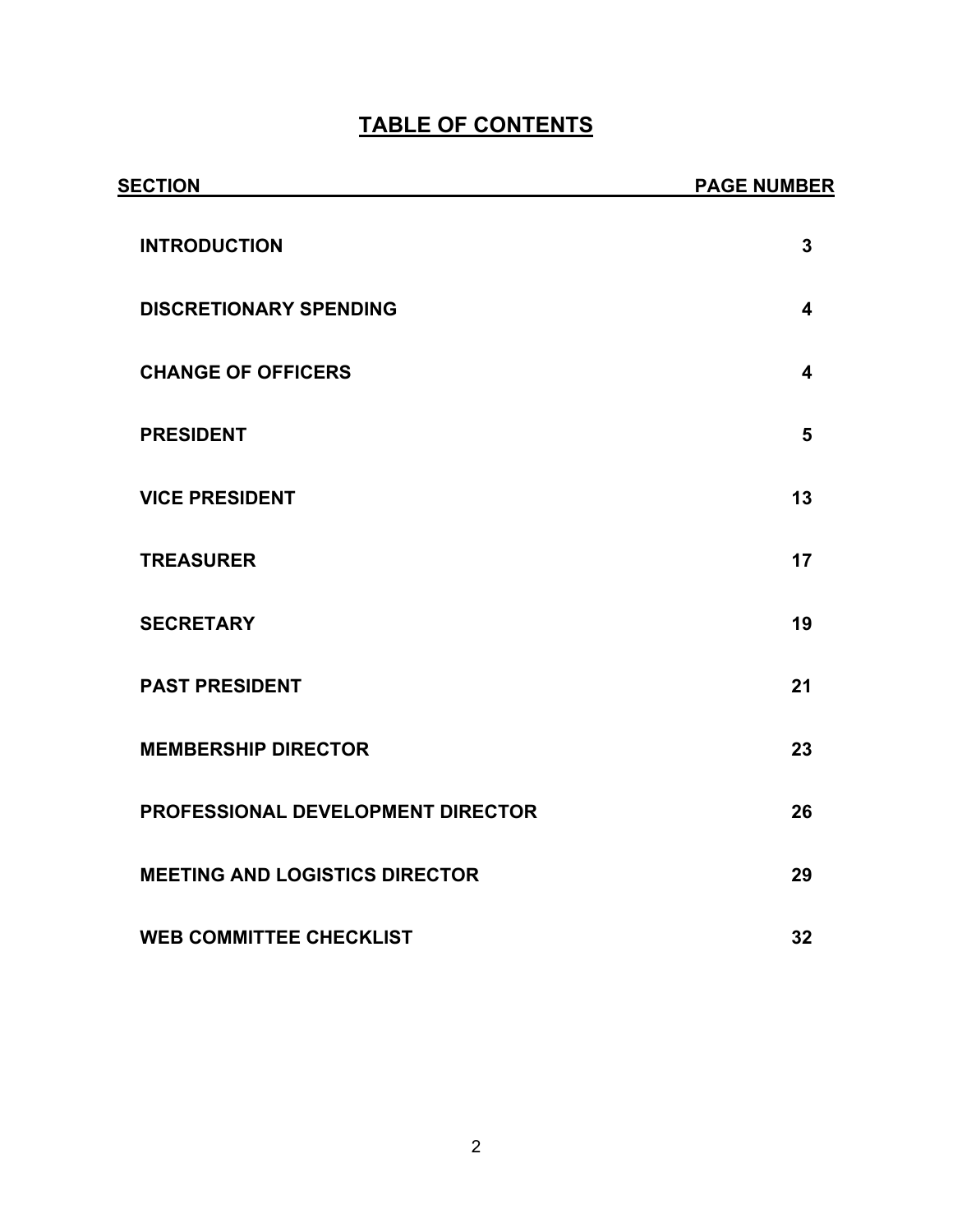#### **INTRODUCTION**

This handbook is intended as a resource to enable Columbia Chapter Board of Directors and General Members to provide for the consistent leadership of the Chapter and encourage future leadership within the Chapter. It contains the duties and responsibilities of each Chapter Board of Directors.

The following duties and responsibilities apply to all Director and Director-at- Large Positions.

- 1. Represent Columbia Chapter in a professional manner at all times.
- 2. Oversee the training of new Directors and Directors-at-Large to provide for a smooth transition of positions and responsibilities of the Board.
- 3. Attend Board meetings, workshops, participate in discussions and vote on organizational issues.
- 4. Perform other duties as related and directed by the President or Board.
- 5. Shall Chair respective director committees and shall serve on other Chapter committees as appointed by the President.
- 6. Assist with planning and preparation of special Chapter events.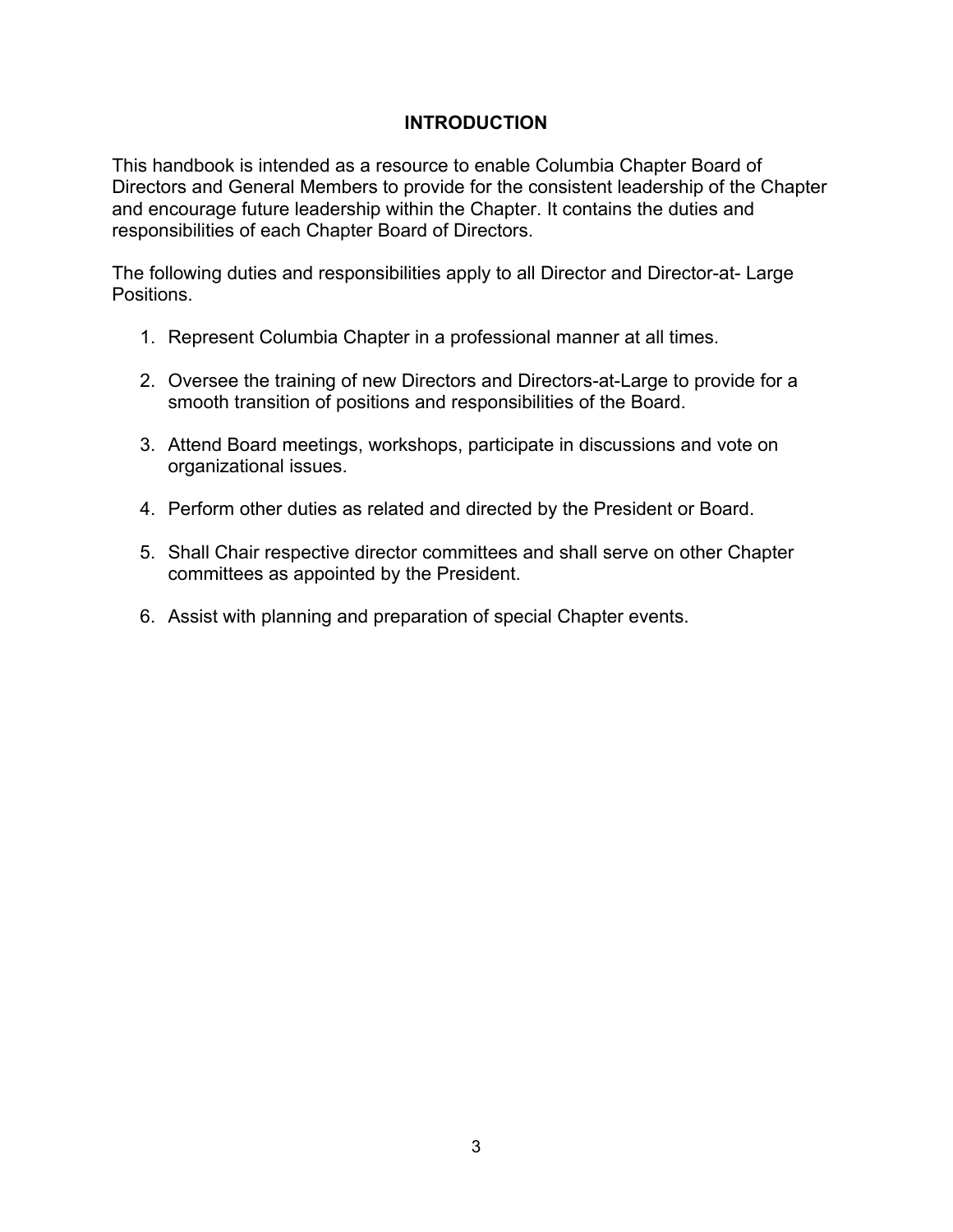# **DISCRETIONARY SPENDING**

#### DISCRETIONARY SPENDING FOR INVITED VISITORS

Discretionary spending shall be allowable by Chapter Directors and Directors-at- Large for providing meals for individuals invited as visitors to contribute to the Columbia Chapter. Normally such visitors will deliver a seminar or other lecture for the benefit of Columbia Chapter members. Discretionary spending is intended as a one-time purchase for invited visitors and is limited to \$50.00.

A Payment Request Form shall be submitted for discretionary spending related to meal provision for invited visitors within 30 days of the purchase. The Payment Request Form shall include the following information:

- Purpose of the event
- Name of invited visitor
- Itemized list of items purchased

DISCRETIONARY SPENDING FOR PURPOSES OF RECOGNITION or CONDOLENCES

Discretionary spending shall be allowable by Chapter Directors and Directors-at- Large for purposes of recognizing individuals for special occasions or for offering condolences. Discretionary spending must be approved by two or more board members and is limited to a total of \$100.00 per person.

A Payment Request Form shall be submitted for discretionary spending related to individual recognition within 30 days of the purchase. The Payment Request Form shall include the following information:

- Purpose of recognition
- Name of individual being recognized
- Itemized list of items purchased
- Proof of authorization by two or more board members

## **CHANGE OF OFFICERS**

During the months of December or January the newly installed Vice President, the Treasurer, Past Treasurer if applicable, President, and immediate Past President shall travel to the nearest US Bank branch to update the Chapter signature log.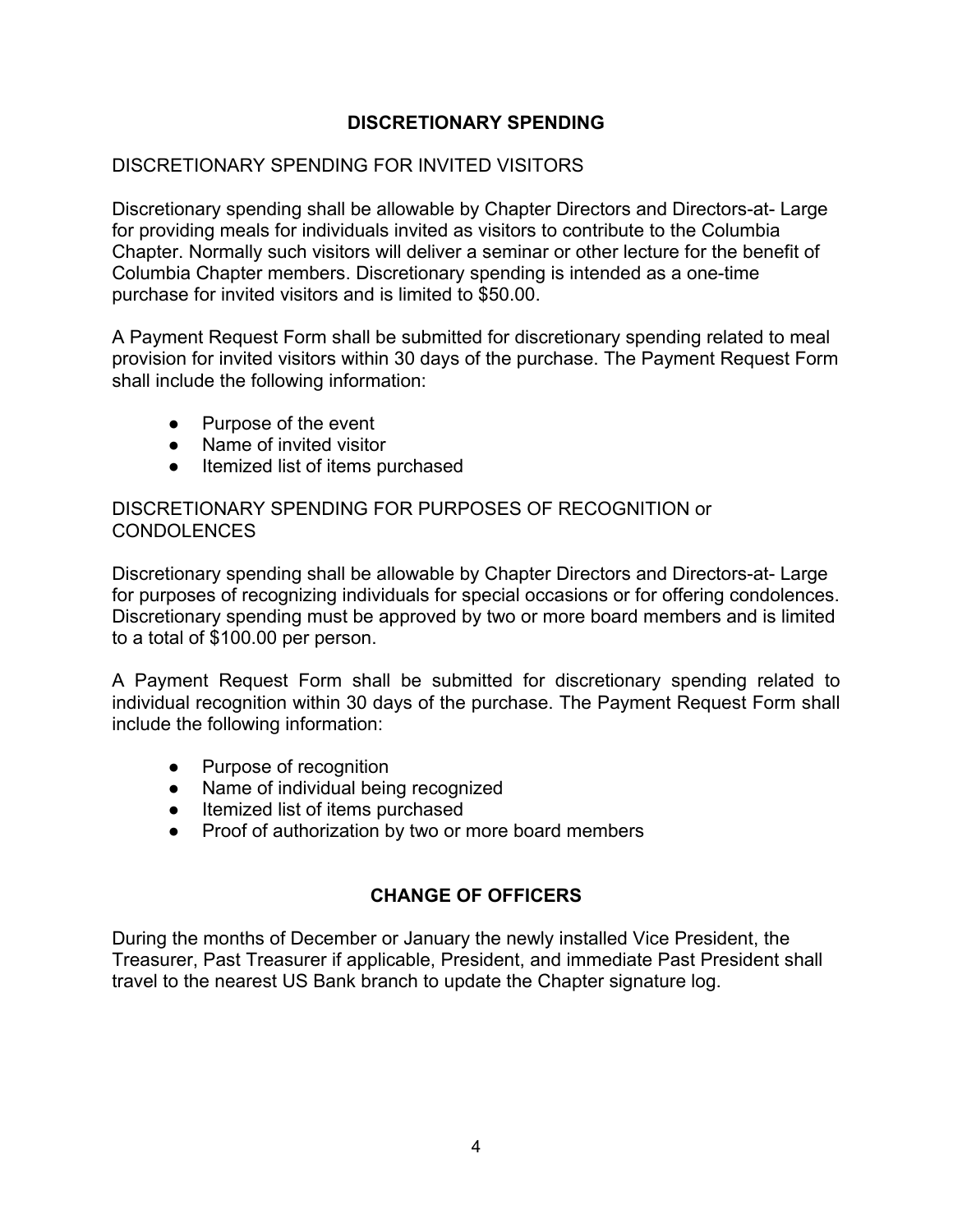#### **PRESIDENT**

The President shall exercise general supervision over the affairs of the Chapter, preside over all meetings of the Chapter, be a member ex-officio of all committees and perform all duties incidental to the office of the President.

- 1. Facilitate all Board meetings and participate in discussion and decision making of Chapter issues.
	- a. Set, publish and disseminate meeting agenda.
- 2. Facilitate all General Meetings.
- 3. Chair the Budget Committee.
	- a. Budget cycle from January 1 thru December 31
- 4. Facilitate all Chapter workshops, introducing guests, speakers, and other attendees.
- 5. Ensure old and new members alike are welcomed to Chapter functions.
- 6. Chapter liaison to the National Institute of Governmental Purchasing on behalf of the Chapter, and update Columbia Chapter members on new issues and programs.
	- a. Review and communicate with National Chapter Relations contact i.e. Chapter Officer Update Forms.
- 7. Ensure all National reports and correspondence is completed and turned in on time.
- 8. In the event of a tie vote within the Board, shall cast the deciding vote.
- 9. Assign duties to Board of Directors that are in the best interest of the organization and appoint special committees to perform Columbia Chapter business as needed.
- 10.Serve as an advisor to other committees and participate when possible on Columbia Chapter committees.
- 11.Act as primary signatory on all contractual agreements. Review and sign off on all financial reports. Sign Chapter checks as the second signatory along with the Treasurer.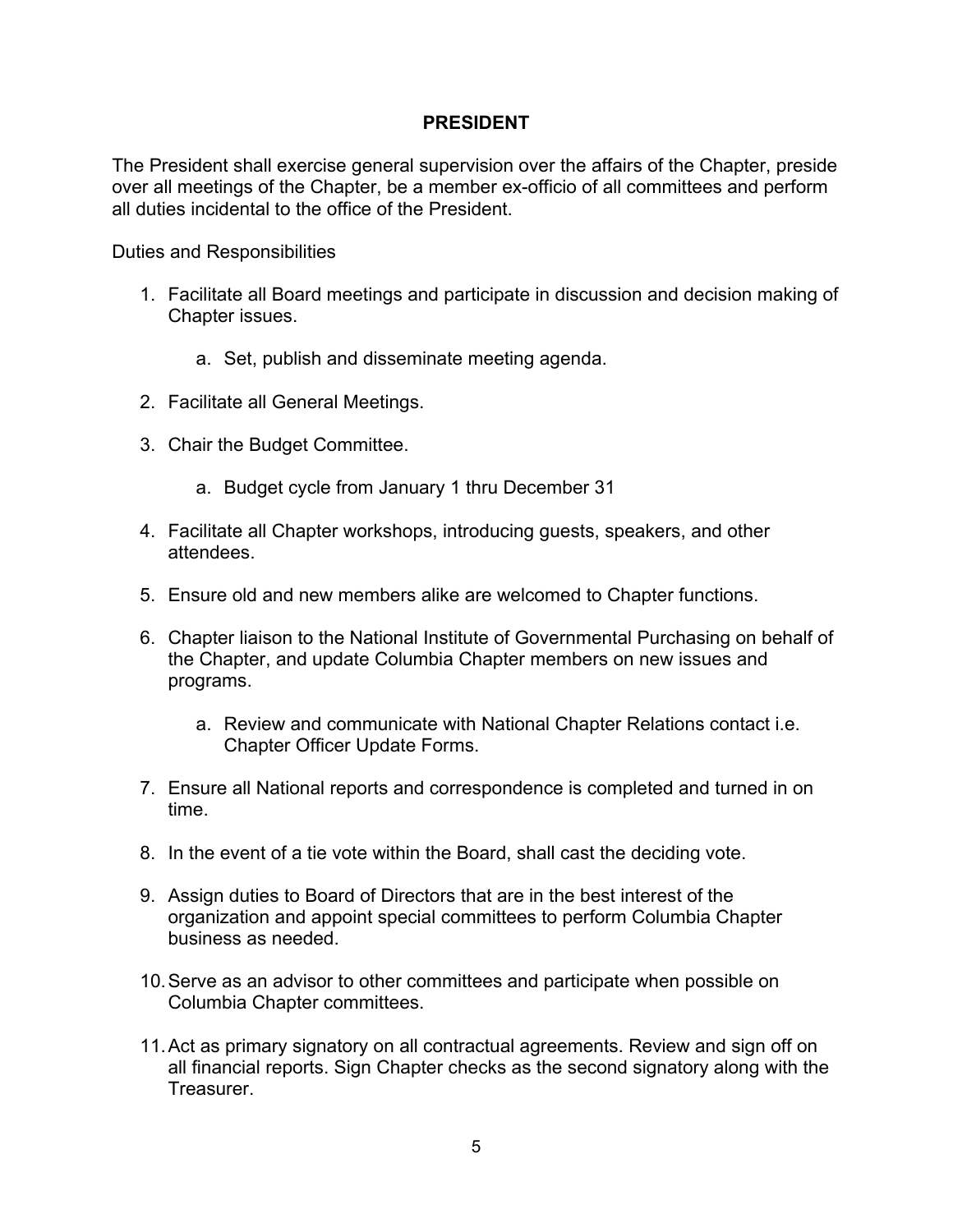- 12.Attend the NIGP Annual Forum on behalf of the Chapter and represent the organization in a positive and professional manner. Attend leadership functions at Forum such as the Chapter Academy, President Luncheon, Awards Banquet, and Presidential Banquet as the Chapter representative. In the event that the President is unable to attend, the opportunity will move down the rank of the Officers and Board members.
- 13.Assist the incoming President in the transition of duties to President.
- 14.Provide updates and reports on behalf of committee chairs, in the event that said committee chairs are unable to attend.
- 15.Prepare and send out Chapter monthly newsletter.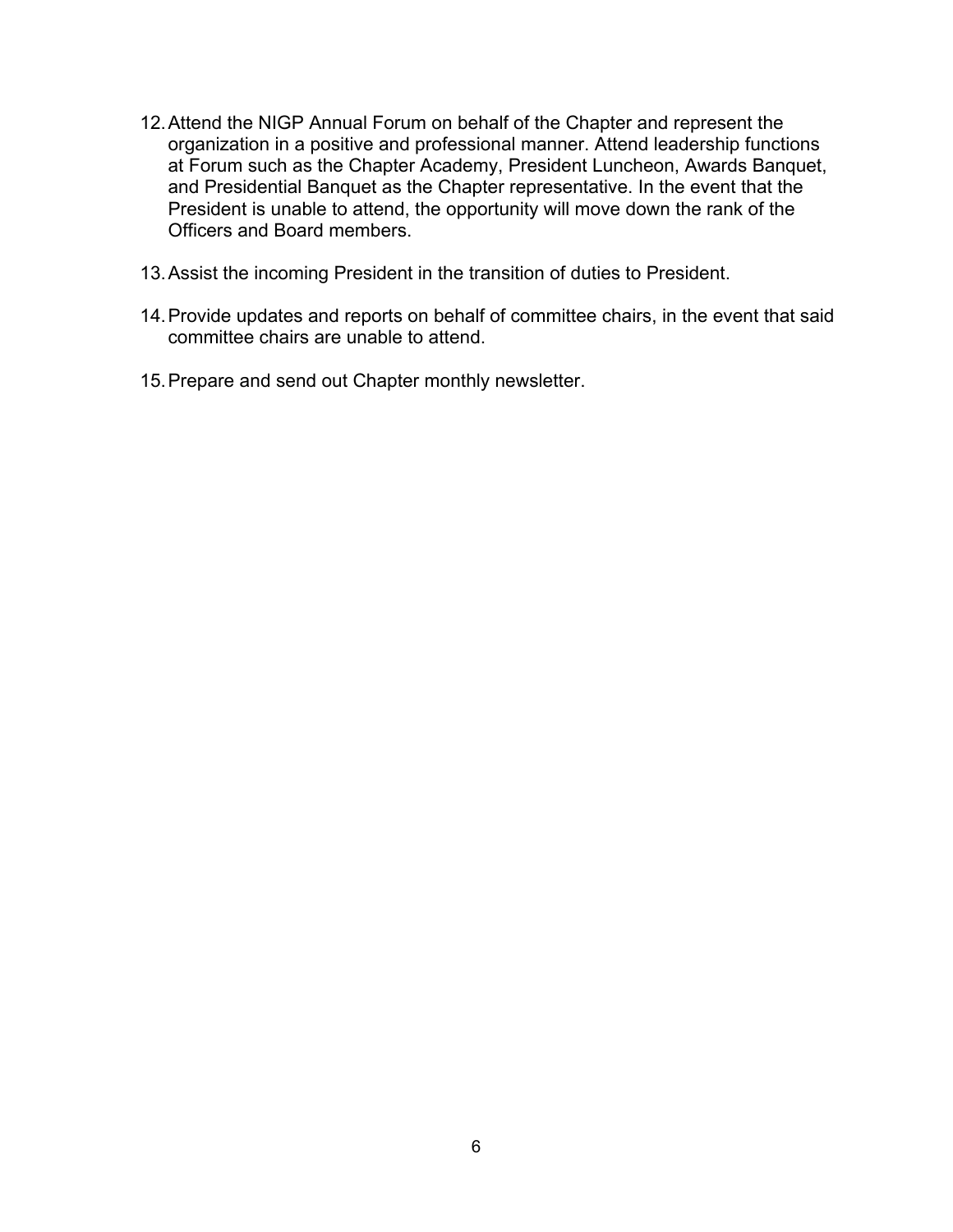# **President's Checklist**

Daily or As-Needed Tasks

 $\Box$  Act as second signatory for the Chapter bank account, and on Chapter checks.

Monthly Tasks

☐ Facilitate all scheduled General Meetings per Board Meeting schedule.

- $\Box$  Send out monthly newsletter.
- $\Box$  Finalize and send out Board meeting agenda early in the month.

☐ Facilitate Board meeting.

☐ Obtain the General Meeting agenda for the next month from Vice President, and send to members.

#### Annual Tasks

☐ Follow UPPCC and NIGP press releases for new CPPB's, CPPO's, and NIGP-CPP's after each Spring and Fall testing periods. Notify Marketing Committee to order congratulatory gifts.

#### **January**

First official month of duty.

- ☐ Welcome new officers/directors.
- ☐ Ensure Officer/Director transition plan is in place and followed.
- ☐ Train and mentor incoming Vice President.
- $\Box$  Schedule financial audit and recruit at least two members to perform the audit.
- ☐ Obtain February Workshop agenda from Vice President and distribute to members.
- ☐ Request nominations for CC NIGP Buyer of the Year/Manager of the Year

(BoY/MoY) in monthly newsletter. Deadline for nominations to occur in February.

## February

☐ Follow UPPCC press release for new CPPB's and CPPO's & NIGP press release for new NIGP-CPP's. Notify Marketing Committee to order congratulatory gifts.

☐ Attend and facilitate February Workshop, in collaboration with the Vice President.

☐ Prepare for CC NIGP BoY/MoY announcement (late February/early March) in the next newsletter.

## March

- ☐ Announce CC NIGP BoY/MoY at March General Meeting.
- ☐ Announce Forum scholarship recipients at March General Meeting.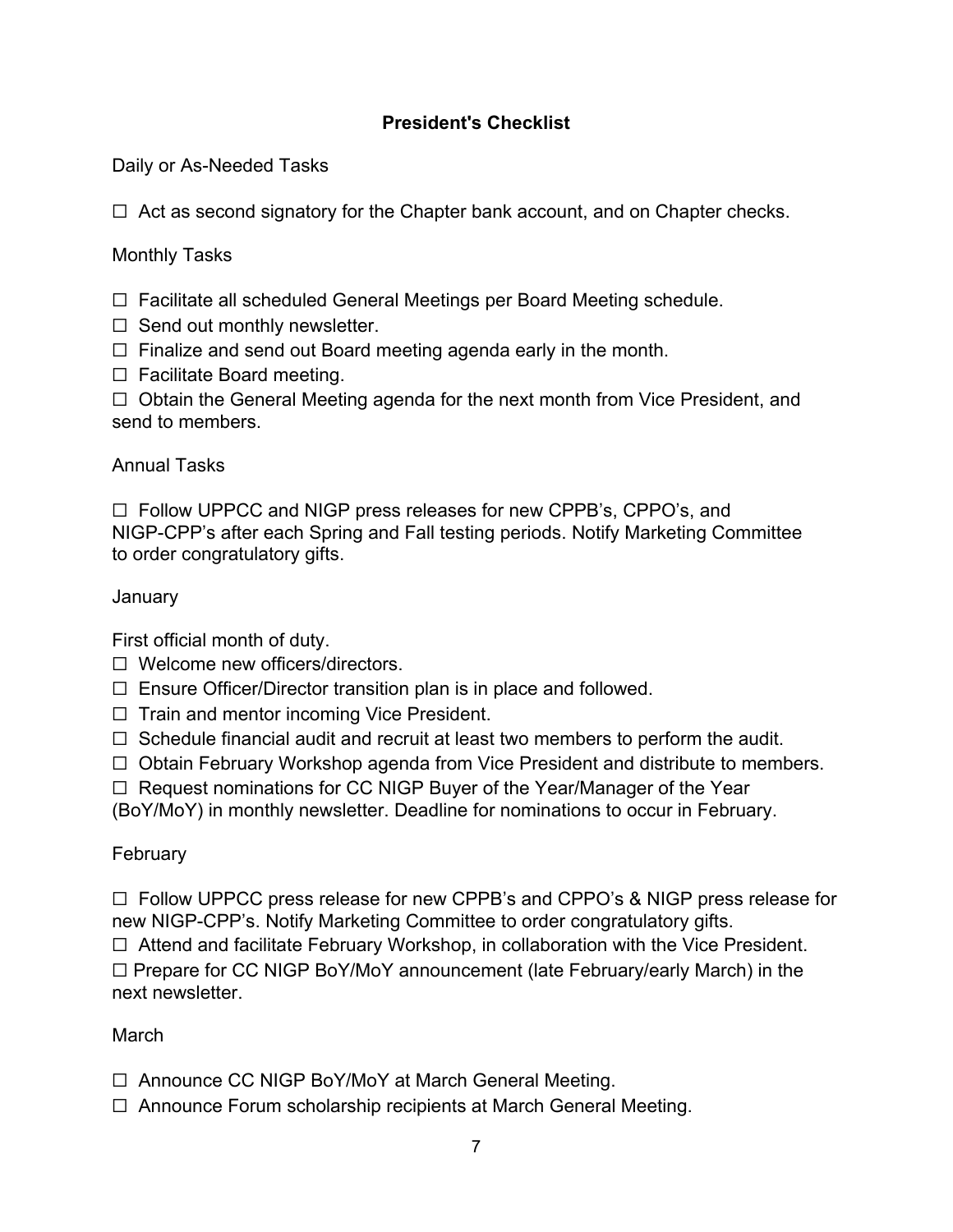☐ March Board Meeting may be cancelled due to Purchasing Month activities.

☐ Represent CC at RVTS, or appoint designee.

April

☐ Verify Spring Conference dates with OPPA. Reschedule May General Meeting to accommodate if needed.

May

 $\Box$  At General Meeting, wish members an enjoyable summer break.

# August

☐ Attend NIGP National Forum & Chapter President's Lunch.

- $\Box$  Board meeting may be cancelled by President due to NIGP Forum.
- ☐ Prepare "President's Address" for Joint Workshop speech.

# September

☐ Attend Joint Workshop with OPPA – give "President's Address" (OPPA and NIGP CC Presidents each give a speech).

☐ Check the date of OPPA Fall Conference. You may have to change the General Meeting date in October or November.

☐ Share Forum highlights with members at Joint Workshop or in newsletter.

**October** 

☐ Request nominations for new officers/directors at October General Meeting.

 $\Box$  Present gifts and acknowledge new certificate recipients (CPPB, CPPO, NIGP-CPP (from Spring testing period)

# November

 $\Box$  Finalize and send out Board retreat meeting agenda in early November.

☐ Facilitate CC Board retreat.

☐ Follow UPPCC and NIGP press releases for new CPPB's, CPPO's, and NIGP-CPP's. Notify Marketing Committee to order congratulatory gifts.

# December

☐ Ask Treasurer for draft Annual Budget and distribute for Board/Director input. .☐ Board meeting can be rescheduled at President's discretion due to Holidays.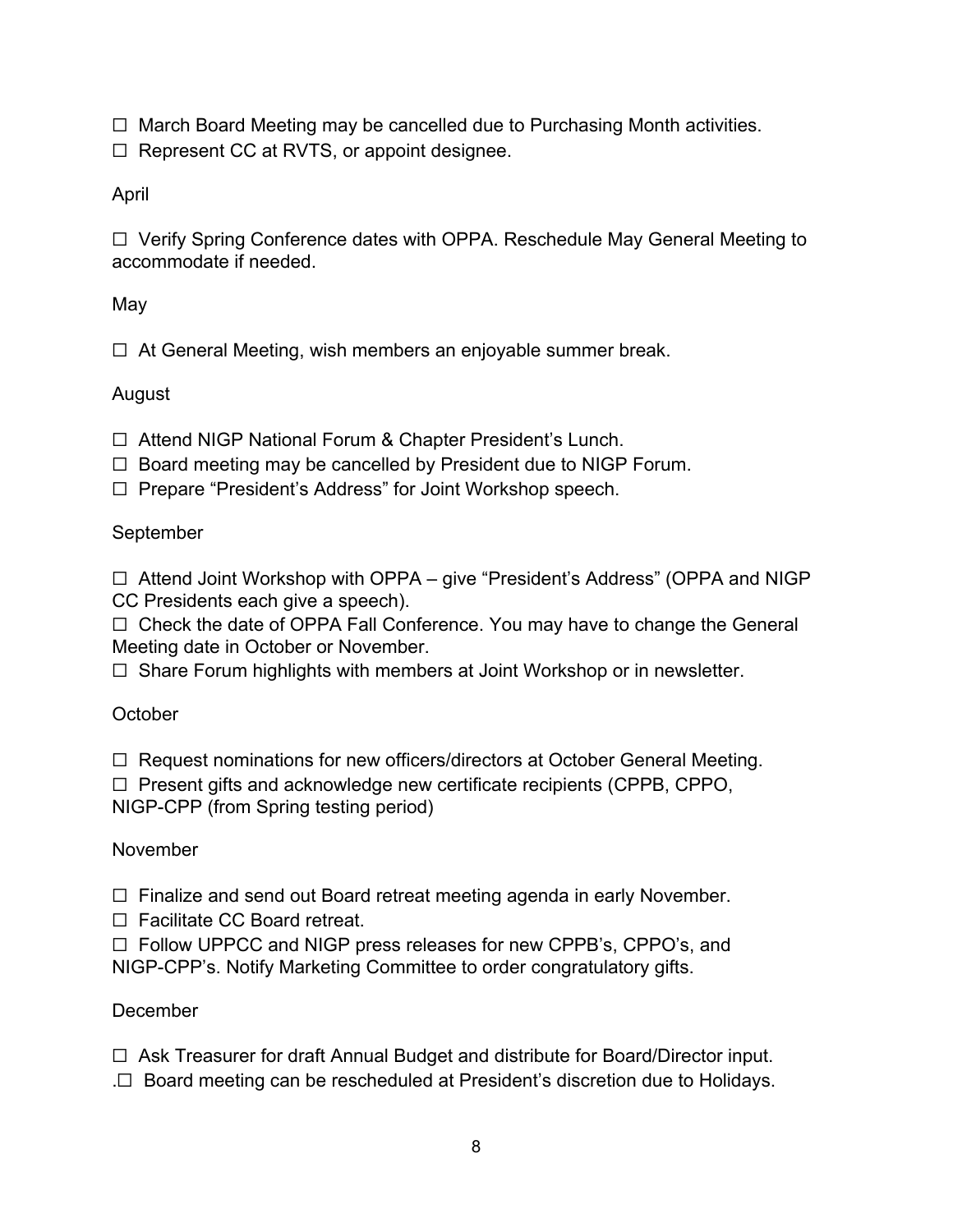☐ Facilitate Holiday Luncheon. Present gifts and acknowledge new certificate recipients (CPPB's, CPPO's, and NIGP-CPP's) from Fall testing period. ☐ Finalize and adopt budget.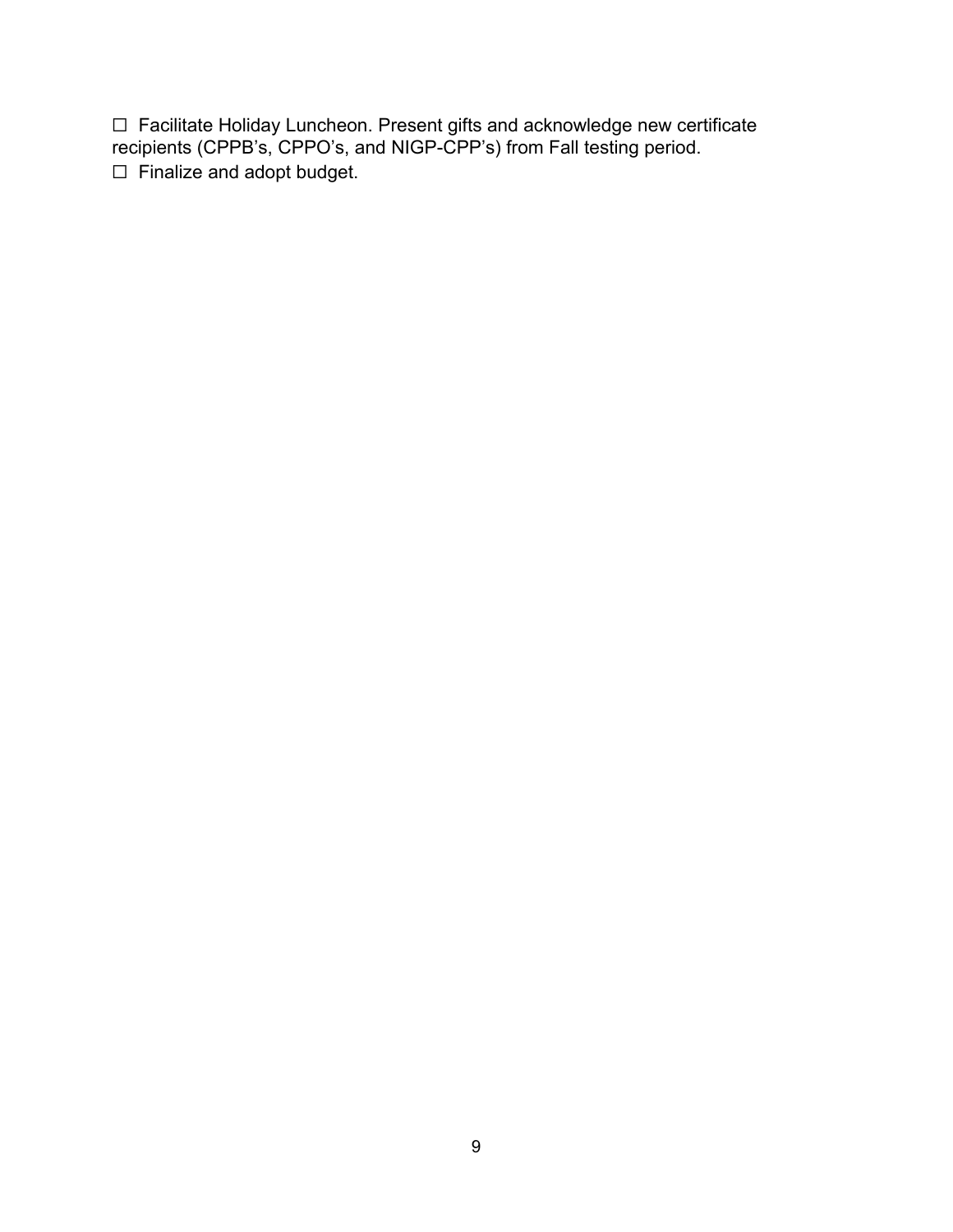#### **VICE PRESIDENT**

The Vice President shall develop and provide general meeting and workshop topics and presenters.

- 1. The Vice President shall develop and schedule all General Meeting and special workshop topics and presenters.
	- a. Set and publish an agenda that the President will oversee including the order, discussion, and Committee reports of the meetings.
	- b. All Day Workshop (usually March for Purchasing Month)
		- i. Prepare program and procure speakers
		- ii. Work with Logistics Director to arrange meeting location and menu.
		- iii. Prepare all day workshop survey & distribute
	- c. Joint OPPA/Columbia Chapter bi-annual meeting. See Exhibit B of the Inter-Chapter Agreement.
- 2. Verify online that the bank account matches the treasurer financial report. When President is not available review and sign off on all financial reports and sign Chapter checks as the second signatory along with the Treasurer.
- 3. Perform other duties as assigned by the President
- 4. Serve as an advisor to other committees.
- 5. Perform the duties of President in the absence of the President.
- 6. Assist with planning and preparation of special Chapter events such as the Reverse Vendor Trade Show, Purchasing Month events, Forum special events etc.
- 7. Accept special assignments from President when called upon to do so.
- 8. Attend the NIGP Annual Forum and Chapter Academy (if available) on behalf of the Chapter and represent the organization in a positive and professional manner. Cover for the President at Forum Leadership functions if the President is unable to attend. In the event that the Vice President is unable to attend, the opportunity will move down the rank of the Board of Directors.
- 9. Compile and submit National Chapter Award Submission with the assistance of the Chapter of the Year award committee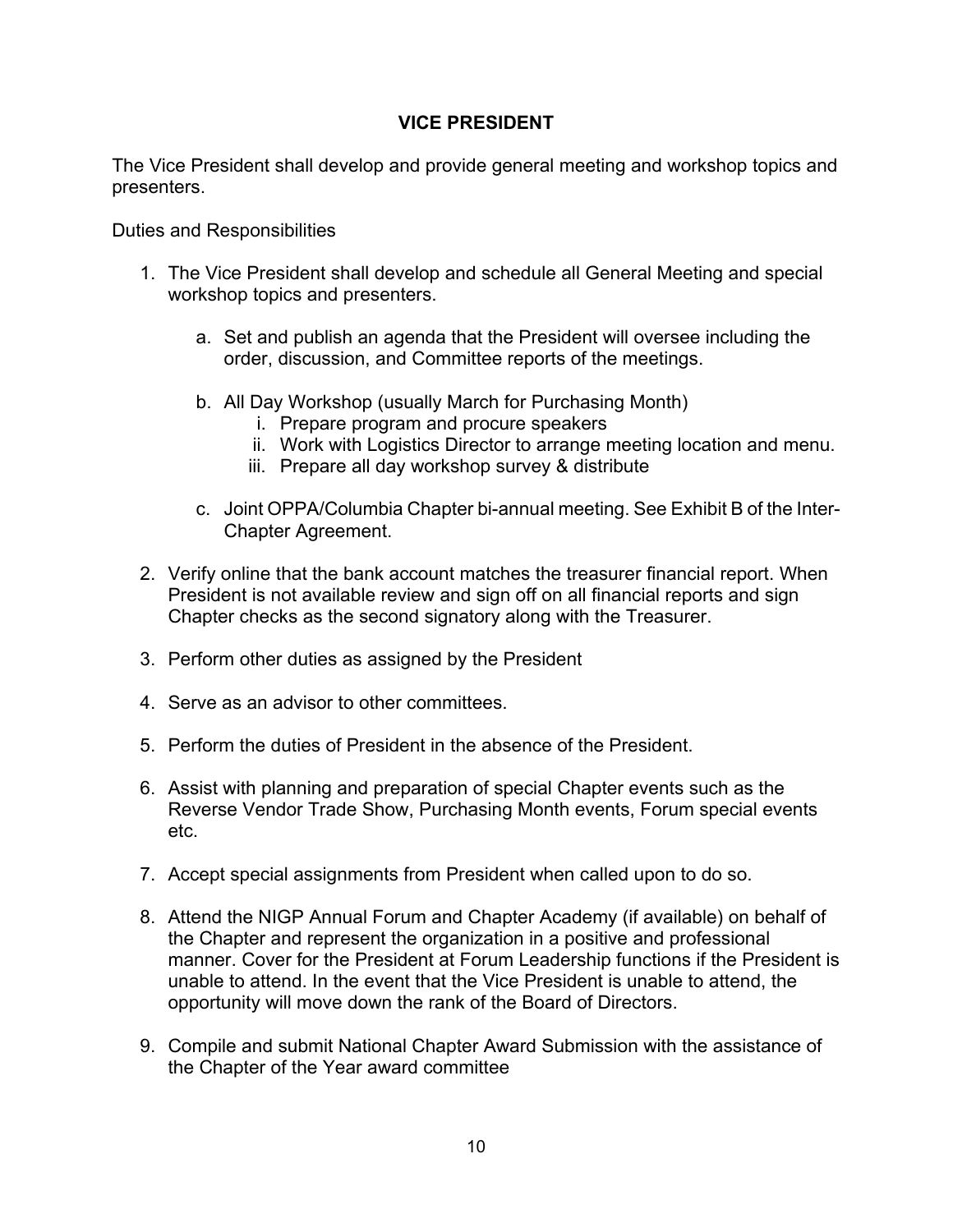- 10.Assist the transitioning Secretary in assuming the duties of Vice President.
- 11.Procure all Chapter award and recognition plaques.
- 12.Print out limited copies of agenda, if needed, for the General Meetings.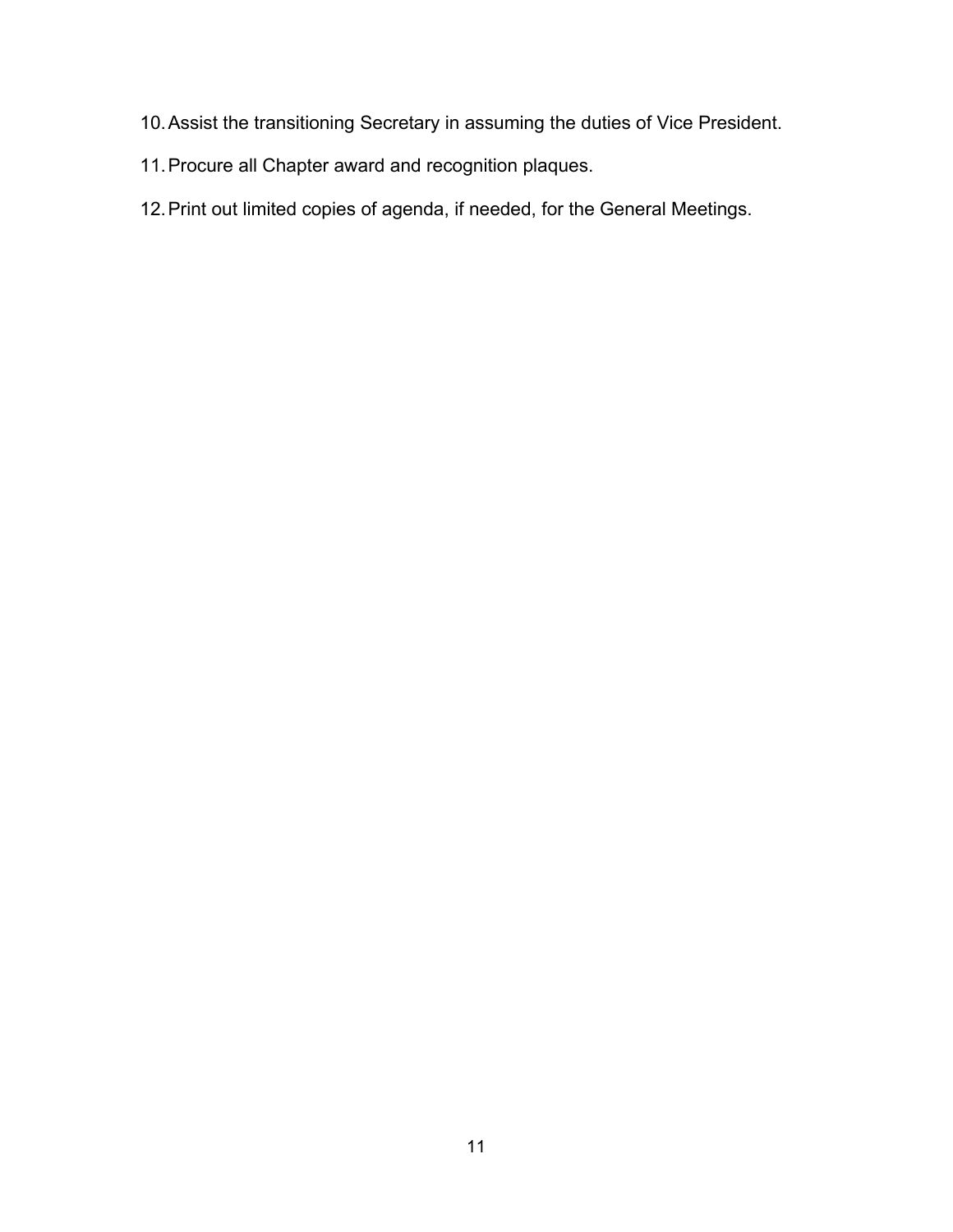# **Vice President's Checklist**

Daily or As-Needed Tasks

 $\Box$  Act as second signatory for the Chapter bank account, and on Chapter checks.

 $\Box$  Back up the President, Secretary, and Logistics Director as needed or in the event of absence.

☐ Collect pictures taken at events attended or sponsored by Columbia Chapter.

 $\Box$  Review and score scholarship applications and notify winning recipients.

☐ Write and send "Thank You" cards as needed for guest speakers, instructors, sponsors, etc.

Monthly Tasks

 $\Box$  Review of Secretary's meeting minutes prior to distribution.

☐ Work with Secretary to prepare agenda for General Membership Meetings.

Annual Tasks

 $\Box$  Assist the Chapter President in coordinating the Joint Workshop (with OPPA).  $-$ *Typically, September*

- Depending on the annual rotation, Columbia Chapter may be the lead.
- ☐ Complete and submit NIGP New Chapter Leader form at:

<http://www.formstack.com/forms/?1324213-wmJhkXujcb>with all new officer's contact information so NIGP national's records are up to date. This should occur after the election of new officers, and no later than June 1 of each year. - *May*

☐ Attend CC Board retreat – *end of year*.

- ☐ Attend the annual Chapter Leadership Academy *January/February*.
- ☐ Attend Forum *August*.

 $\Box$  Coordinate the completion and submission of applications to NIGP National for the Chapter Performance Standard Seal, and Outstanding Chapter Awards to NIGP National.

Check with NIGP for submission deadline (*typically, between late February to early May*).

Recruit volunteers to assist in this task.

- ☐ Coordinate the orientation of new Chapter Officers after elections.
- ☐ Coordinate the Silent Auction *begin in October or November*.
	- $\Box$  Solicit donations of items to be auctioned.
	- $\Box$  Purchase items for auction.
	- $\Box$  Collect donated items and deliver to base-of-operations to be placed in themed baskets or identified as "stand alone" items.
- ☐ Train and mentor incoming Vice President.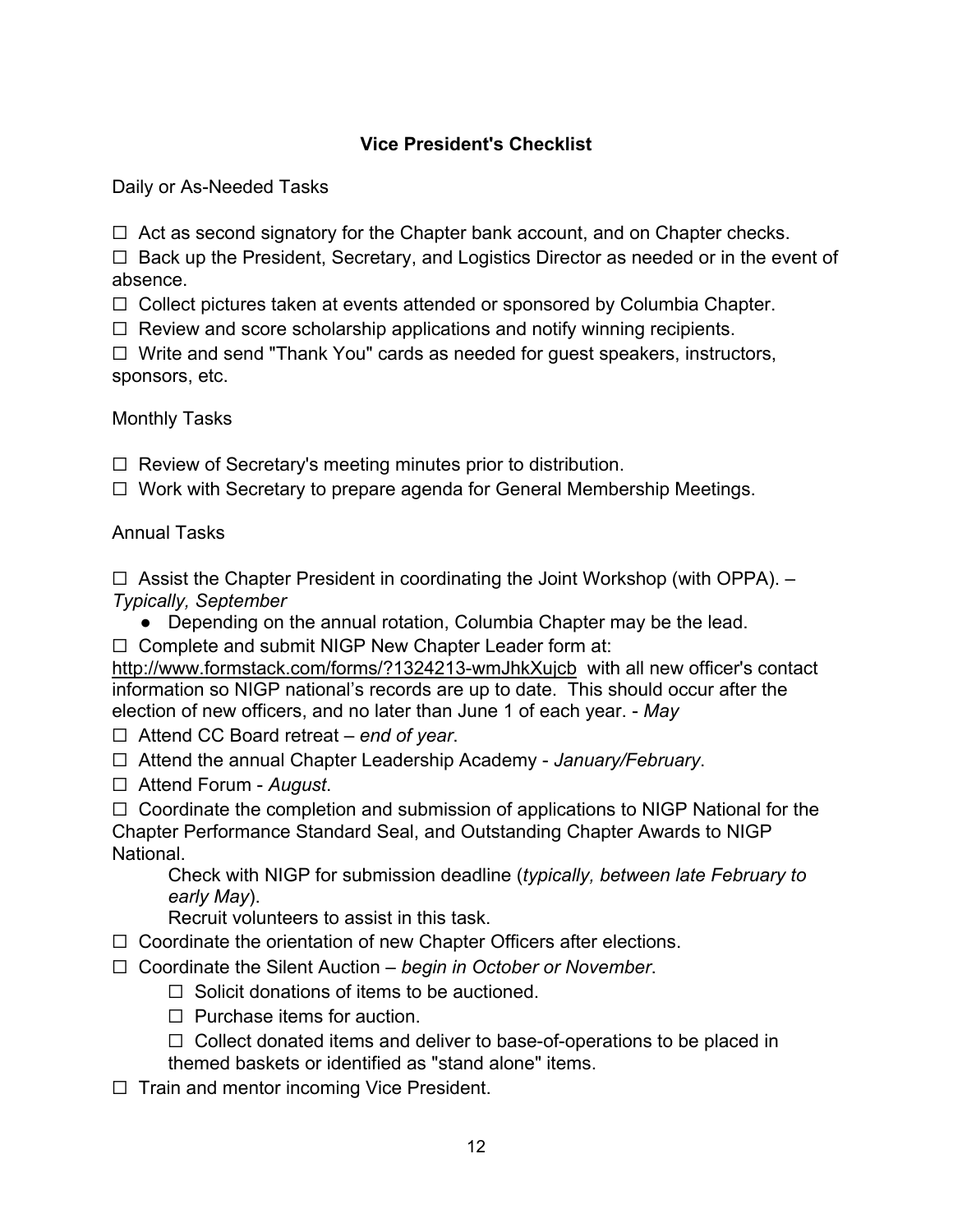#### **TREASURER**

The Treasurer shall be responsible for the accounting of all funds for the Chapter, render a true and complete report relative to the affairs of the office at each meeting and maintain all Chapter financial records including taxes.

- 1. Maintain a complete and accurate record of all Chapter receipts, expenditures, and reimbursements using the Board approved financial software.
- 2. Prepare current financial reports and distribute at each Board meeting and make available to Chapter members online. The reports shall consist of all expenditures and revenues as well as current fund balances.
- 3. Post all approved Financial Reports to the Chapter website in a timely manner.
- 4. Prepare and sign all Chapter checks with either the President or Vice- president as additional signatory.
- 5. Responsible for maintaining and securing Chapter checking account and checks; assuring that checking account is balanced at least monthly (biweekly preferred).
- 6. Assures that all persons attending Chapter functions are properly invoiced and that these invoices are paid promptly.
- 7. Responsible for prompt review, approval and payment of all Chapter invoices. Obtains Board approval for any non-standard expenses not detailed in annual budget and any account transfers.
- 8. Serve on the Budget Committee.
- 9. Responsible for compiling tax records and receipts and filing Federal tax forms.
- 10.Maintain the annual budget and inform Board when any requested expenditures are inconsistent with the approved annual budget.
- 11.Reimburse Officers, Board members and members for approved expenses upon receipt of payment request form and original invoice and/or other appropriate documentation of expense.
- 12.Investigate banking, financial, or tax issues at the direction of the Board.
- 13.Assist the Treasurer Elect in the transition of duties.
- 14.Assist the President with RVTS audit.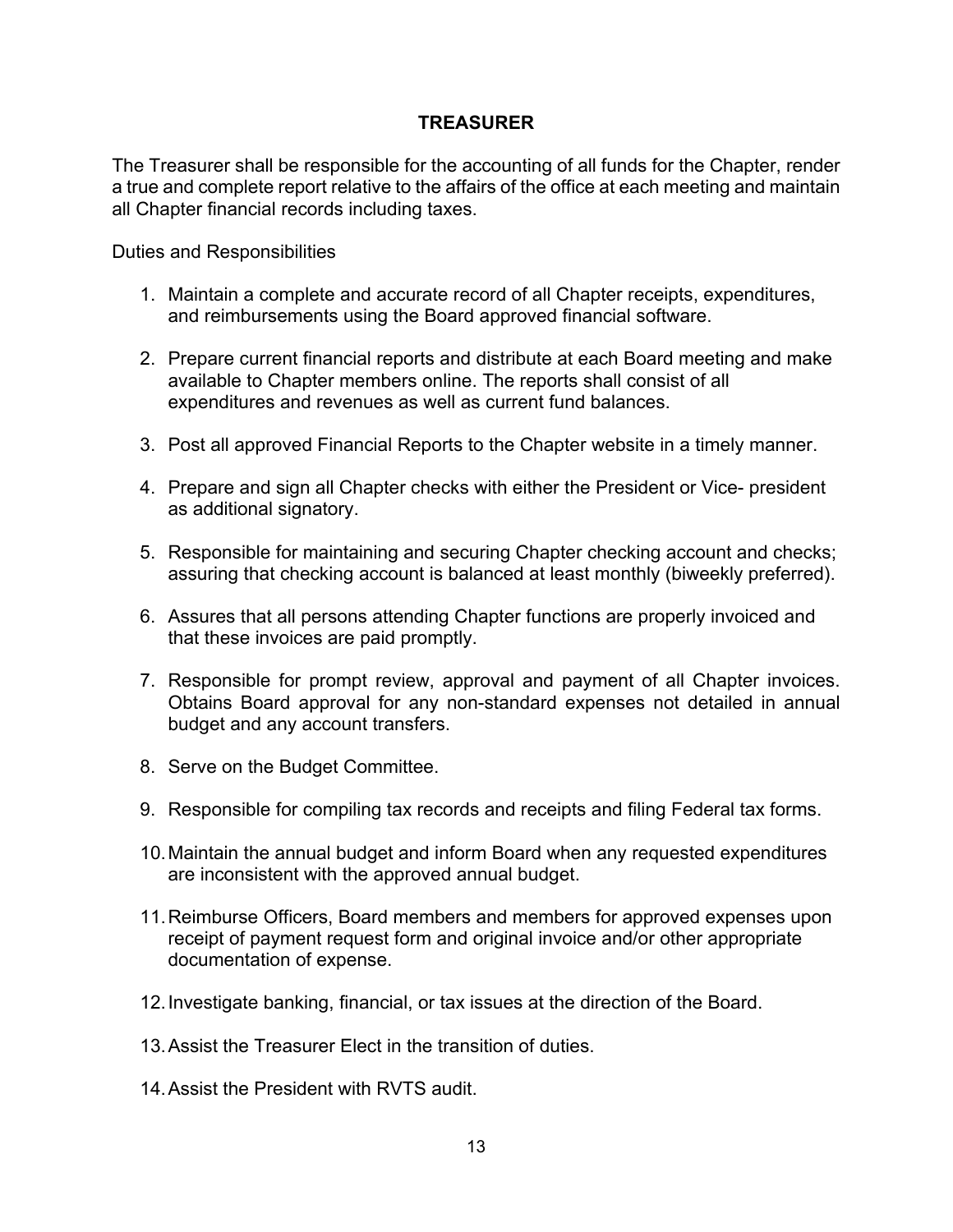15.Schedule outside audit (every 3 years).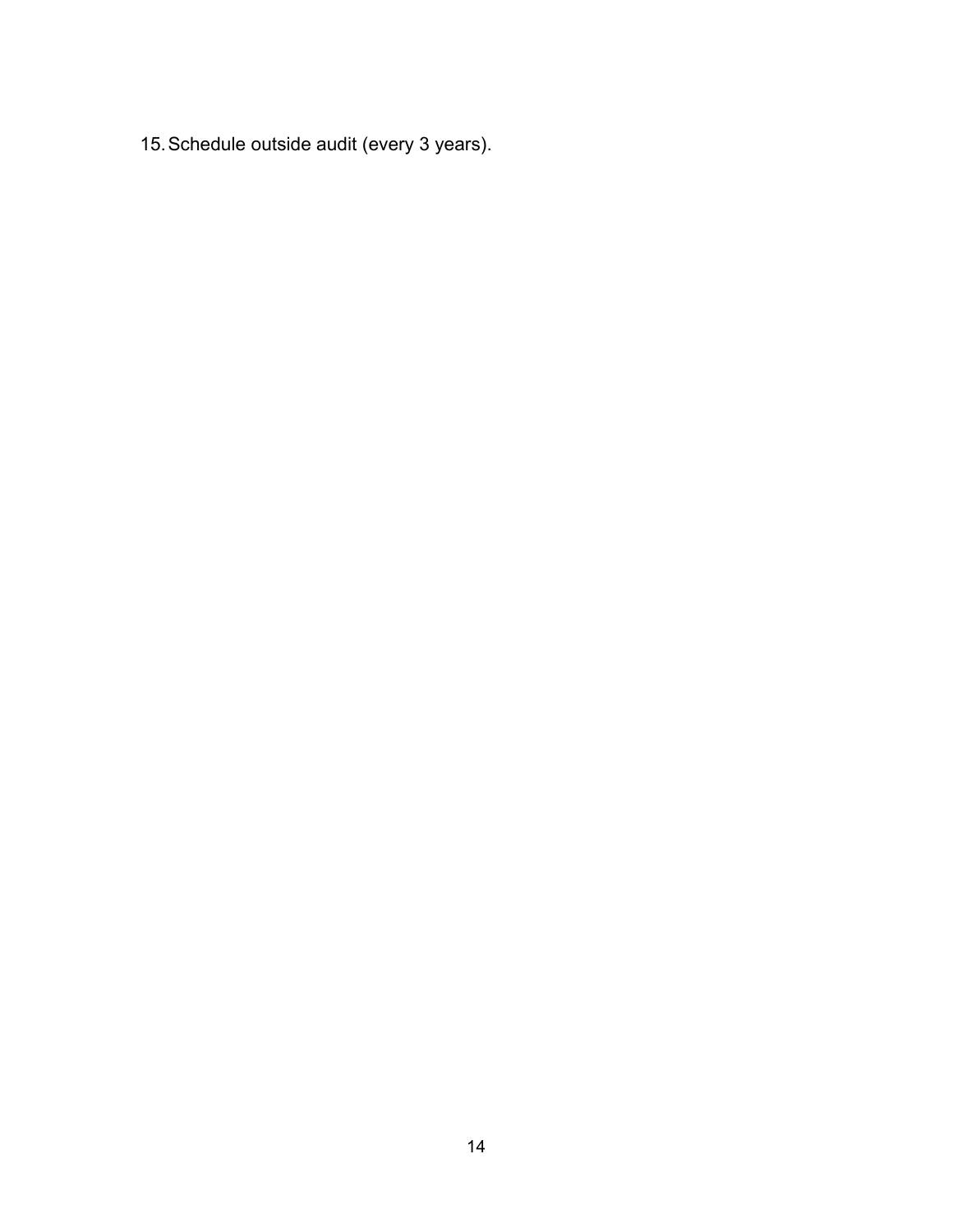# **Treasurer's Checklist**

Daily or As-Needed Tasks

- $\Box$  Act as signatory for the Chapter bank account, and on Chapter checks.
- ☐ Collect invoices and receipts.
- ☐ Deposit checks and cash
- $\Box$  Transfer funds to checking account if necessary
- ☐ Write checks

#### Weekly Tasks

□ Check CC NIGP mailbox

#### Monthly Tasks

- ☐ Attend Board meetings
- ☐ Compile Treasurer's report
- ☐ Download bank statements
- $\Box$  File this month's invoices and receipts
- $\Box$  Order checks (as needed)
- ☐ Post transactions in QuickBooks
- ☐ Reconcile accounts
	- Checking
	- Savings
	- Logistics credit card
	- Pro D credit card
- ☐ Run P&L report(s)
- ☐ Run reconciliation reports
- ☐ Transfer funds from PayPal to checking account
- ☐ Upload reports and bank statements to Chapter website

## Annual Tasks

- ☐ Attend annual board retreat.
- ☐ Draft Budget and distribute to Board for input *December*.
- ☐ Run Budget-vs-Actual report
- ☐ Run P&L report
- $\Box$  File NIGP financial report (due by Mar 1<sup>st</sup>)
- $\Box$  File IRS Form 990-N (due by May 15<sup>th</sup>)
- $\Box$  File Oregon Charitable Activities Form CT-12 (due by May 15<sup>th</sup>)
- $\Box$  Ensure Registered Agent will file Oregon SoS Annual Report (due by August 11<sup>th</sup>)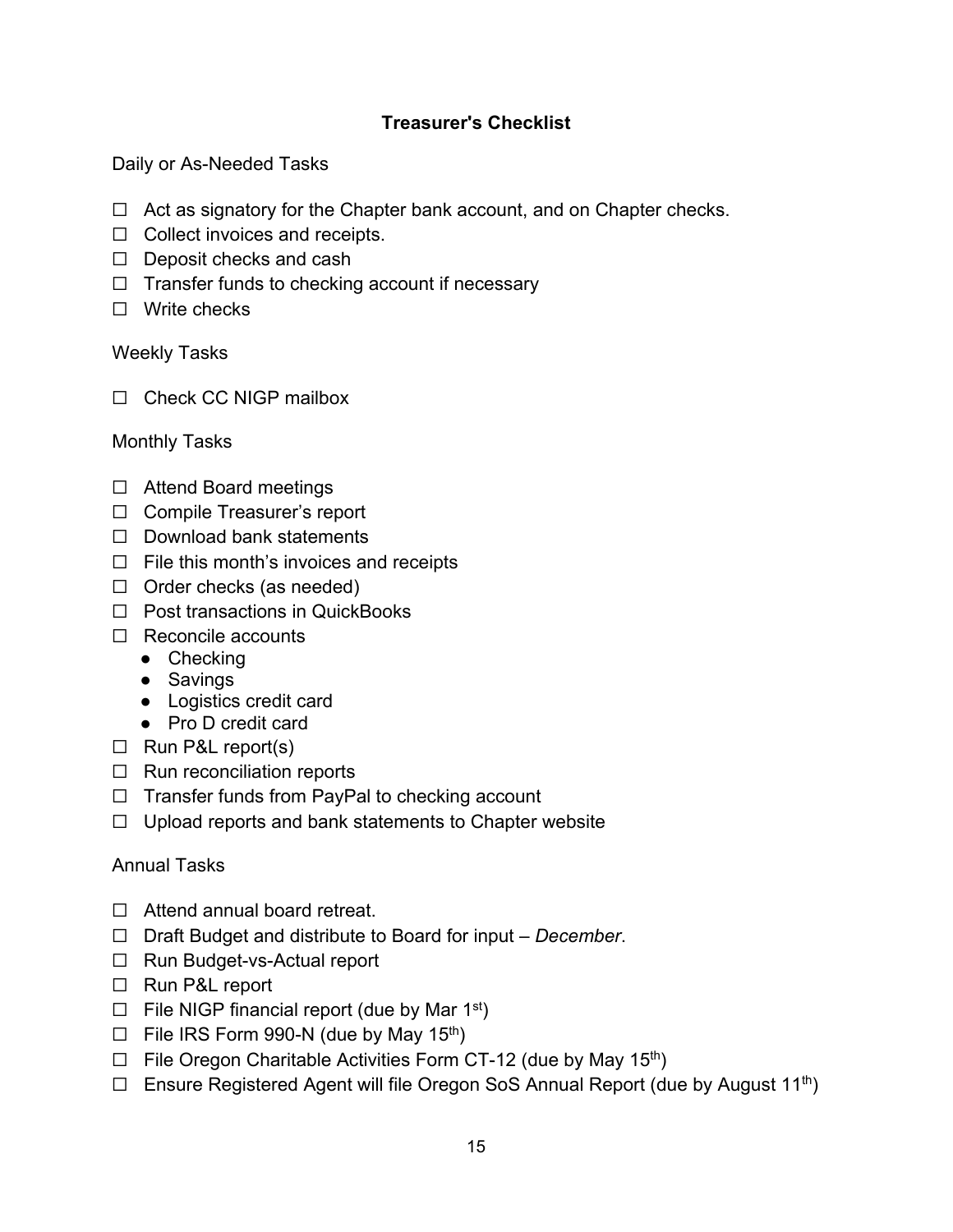☐ Assist the President with RVTS audit.

3-year Tasks

- ☐ Meet with and train incoming Treasurer
- ☐ Schedule outside audit of financial records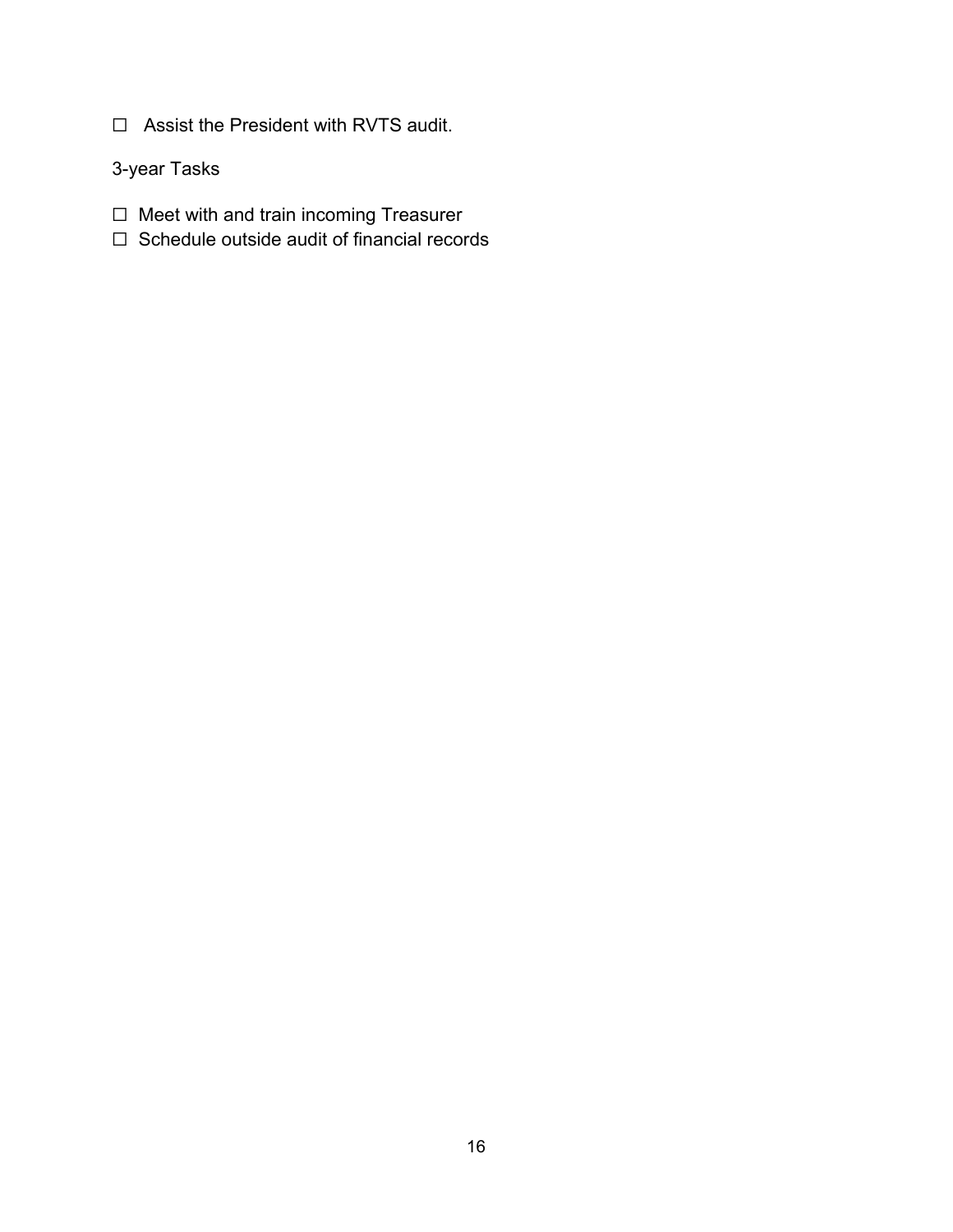# **SECRETARY**

The Secretary shall maintain a written record of the proceeding of all meetings of the Board and of the Chapter and perform such duties as may be assigned by the President or Board.

- 1. Attend Board and General meetings and take minutes of the proceedings (includes keeping record of actions voted on by the Board).
- 2. Minutes to include all committee reports, handouts and Treasurer reports
- 3. Distribute minutes at each following Board and General meeting for review and approval. Post all Board approved meeting minutes to the Chapter website in a timely manner.
- 4. Responsible for updating the "Handbook for Officers and Directors" as approved by the Columbia Chapter Board.
- 5. Participate in committee assignments as volunteered for or delegated by President.
- 6. Assist with preparation and distribution of workshop flyers.
- 7. Assist the incoming Secretary in the duties of the office.
- 8. Maintain central Chapter records including, but not limited to, all Chapter submissions to NIGP, taxes, meeting minutes, results of fundraising events, scholarships, workshops, classes and other associated Chapter documents.
	- a. Taxes Treasurer
	- b. Submissions to NIGP Relevant Board Members
	- c. Fundraising Marketing Committee Chair or Board Members
	- d. Classes Pro D
- 9. Answer member requests for Chapter record information.
- 10.Receive sign in sheets from the Logistics Director in order to update database of member attendance at meetings and workshops.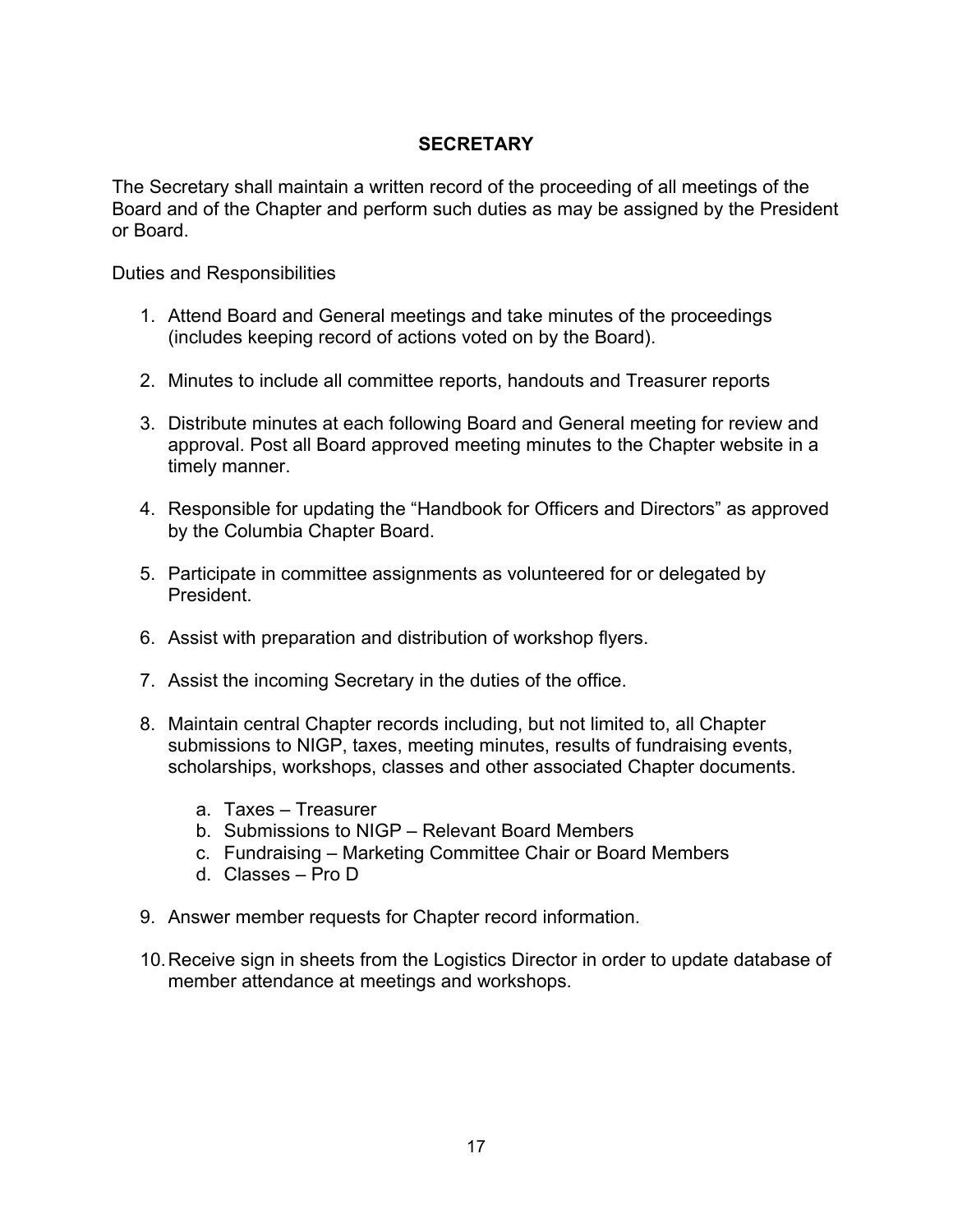# **Secretary's Checklist**

Daily or As-Needed Tasks

 $\Box$  Take and maintain minutes for all meetings.

- When questions are presented in Board Meetings and/or General Meetings, record questions, answers, and relevant discussions.
- Publish results of meeting discussions in the meeting minutes for a record of the discussions and the final outcomes.
- $\Box$  Distribute meeting minutes.
- $\Box$  Other tasks as assigned by the President.

Monthly Tasks

- ☐ Attend monthly Board meetings.
- ☐ Attend General Meetings.
- $\Box$  Receive all monthly committee reports.

#### Annual Tasks

☐ Attend CC Board retreat

□ Archive all meeting minutes, committee reports, and Chapter documents on to the Google Drive folder in the Chapter Gmail account.

- ☐ Train and mentor incoming Secretary.
	- ☐ Give incoming Secretary any Chapter office supplies.
	- ☐ Give incoming Secretary login access to the Chapter Gmail account.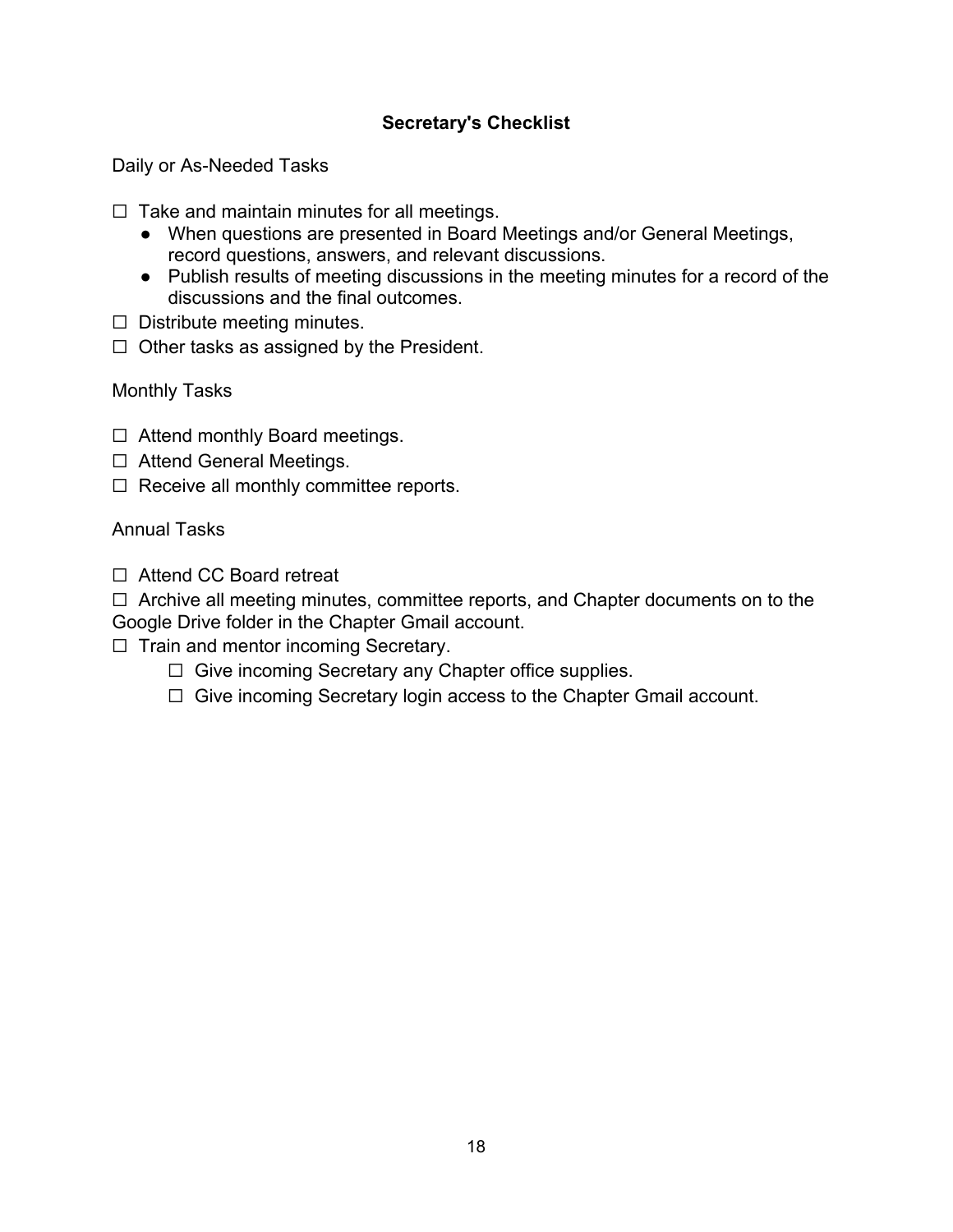#### **PAST PRESIDENT**

The Past President shall provide general advice and expertise regarding the affairs of the Chapter, attend all Chapter board meetings, general meetings and events, mentor President and perform all duties incidental to the office of the Past President.

- 1. Chair Serve on the Scholarship Committee.
- 2. Receive scholarship applications and review with committee. Report findings and recommendations to the Board regarding requested scholarships. Issue scholarships to those applicants approved by the Board.
- 3. Serve on the Budget Committee.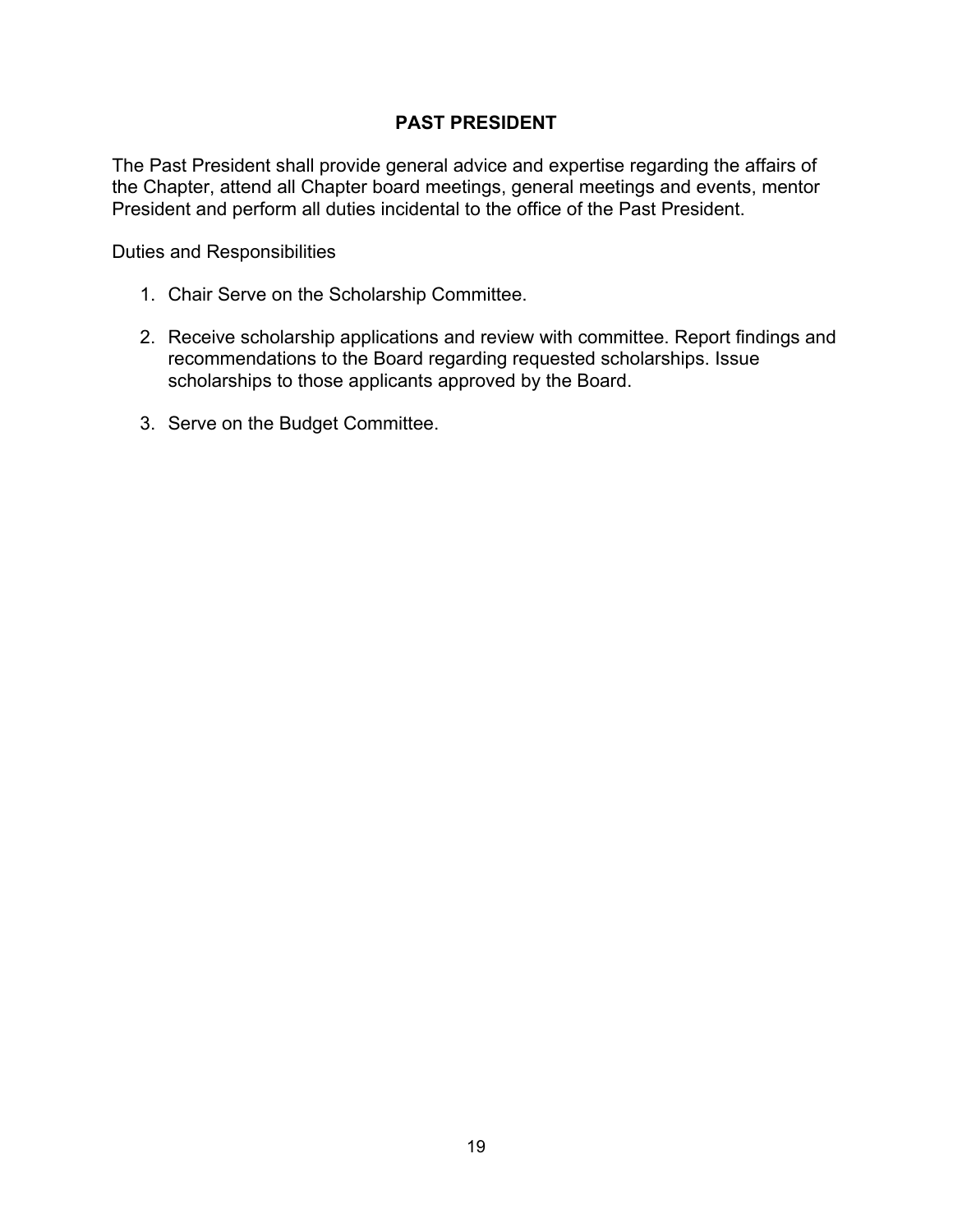# **Past President's Checklist**

# Quarterly Tasks

 $\Box$  Email awarded Scholarship applicants and remind them to use their Scholarship dollars.

# Annual Tasks

☐ Attend CC Board retreat.

☐ Obtain Scholarship Program documents from previous Past President.

☐ Budget Committee: develop next fiscal year's budget – *Between October and December*.

☐ Create Scholarship Program documents to be published on CC website for following year – *November.* If there are changes to the document other than updating the date and contact info:.

- Allow time for Board review/input.
- Board review can be done via email.

☐ Publish Scholarship Program documents on the CC website and send email to members about Scholarship Program availability – *December*.

☐ Receive and score Scholarship Program applications.

- Report findings and recommendations for award to Board.
- Email awarded and non-awarded applicants.

☐ Train and mentor incoming Past President.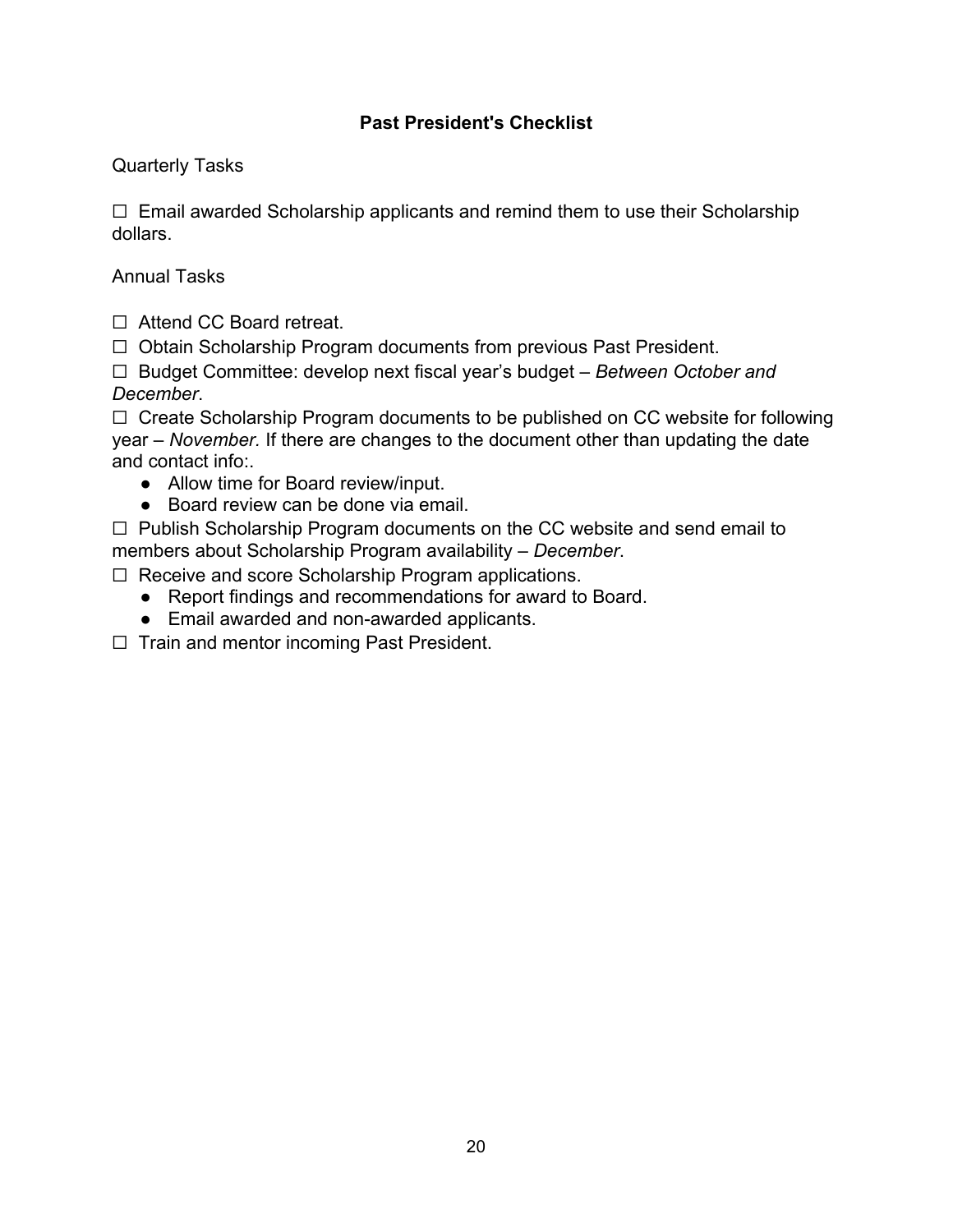#### **MEMBERSHIP DIRECTOR**

The Membership Director Chair shall be responsible for maintaining and managing the Columbia Chapter membership roster and perform other duties related to membership.

- 1. Maintain a current membership directory, providing an updated list to the Board of Directors and make available upon request for the general members quarterly.
- 2. Responsible for providing information as requested by persons interested in joining Columbia Chapter. This information shall include a letter from the President or Membership Director.
- 3. Provide to the Board a current and accurate member email list as it updated
- 4. Work with Marketing Committee to provide information on the organization for vendor fairs, meetings, purchasing workshops, classes, or other related events.
- 5. Membership Director reviews and approves membership applications.
- 6. Present applications to Board for review and notify applicants of approval.
- 7. Provide all newly approved members with an acceptance letter, and notify treasurer to invoice, if required.
- 8. Send approved members the login information for the Columbia Chapter Website
- 9. Update membership information
- 10.Send out invoices each November for membership dues for the coming calendar year. Keep detailed record of checks that are sent in and distribute to Columbia Chapter Treasurer. When needed, send out second notices to members. If money is received from a nonmember, send application out to that person.
- 11.Upon request provide verification of membership to requesting member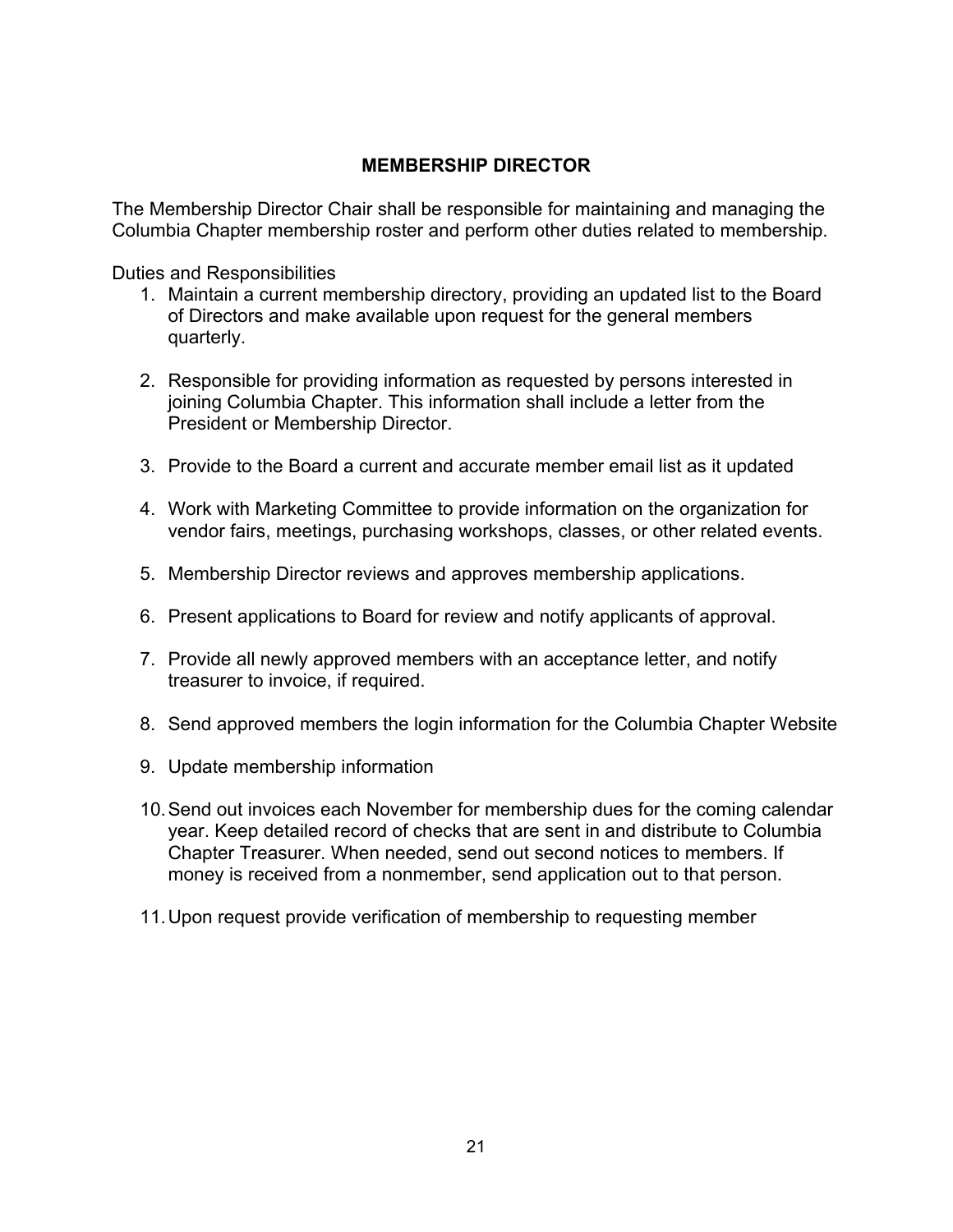### **Membership Director's Checklist**

Daily or As-Needed Tasks

- $\Box$  Receive and process applications for membership
- $\Box$  Respond to membership inquiries as needed
- $\Box$  Process membership dues and update membership rosters
- ☐ Update Constant Contact/website files as needed
- ☐ Send any monies received to treasurer
- $\Box$  Communicate to interested prospective and new members as required

#### Weekly Tasks

☐ N/A – See Daily or As-Needed

#### Monthly Tasks

- ☐ Review Membership Director Duties
- ☐ Attend Board meetings
- ☐ Compile Membership Director's report
- $\Box$  Verify applications received prior to Board meetings
- $\Box$  Ensure membership files, status and rosters are current
- ☐ Update Constant Contact/website files as needed
- ☐ Request payment report from Treasurer to verify dues as needed
- ☐ Distribute updated membership rosters to Board Officers as needed

#### Annual Tasks

- ☐ Attend annual board retreat
- ☐ Review Membership Director Duties
- $\Box$  Prepare and distribute membership renewal letters/invoices by first week in November
- $\Box$  Receive and track dues payment and renewals submit all monies received to **Treasurer**
- $\Box$  Finalized membership renewal by December 31<sup>st</sup> submit final monies to **Treasurer**
- ☐ Update Constant Contact/website files as needed
- ☐ Prepare and submit NIGP Chapter Membership Annual Report (due by January  $31<sup>st</sup>$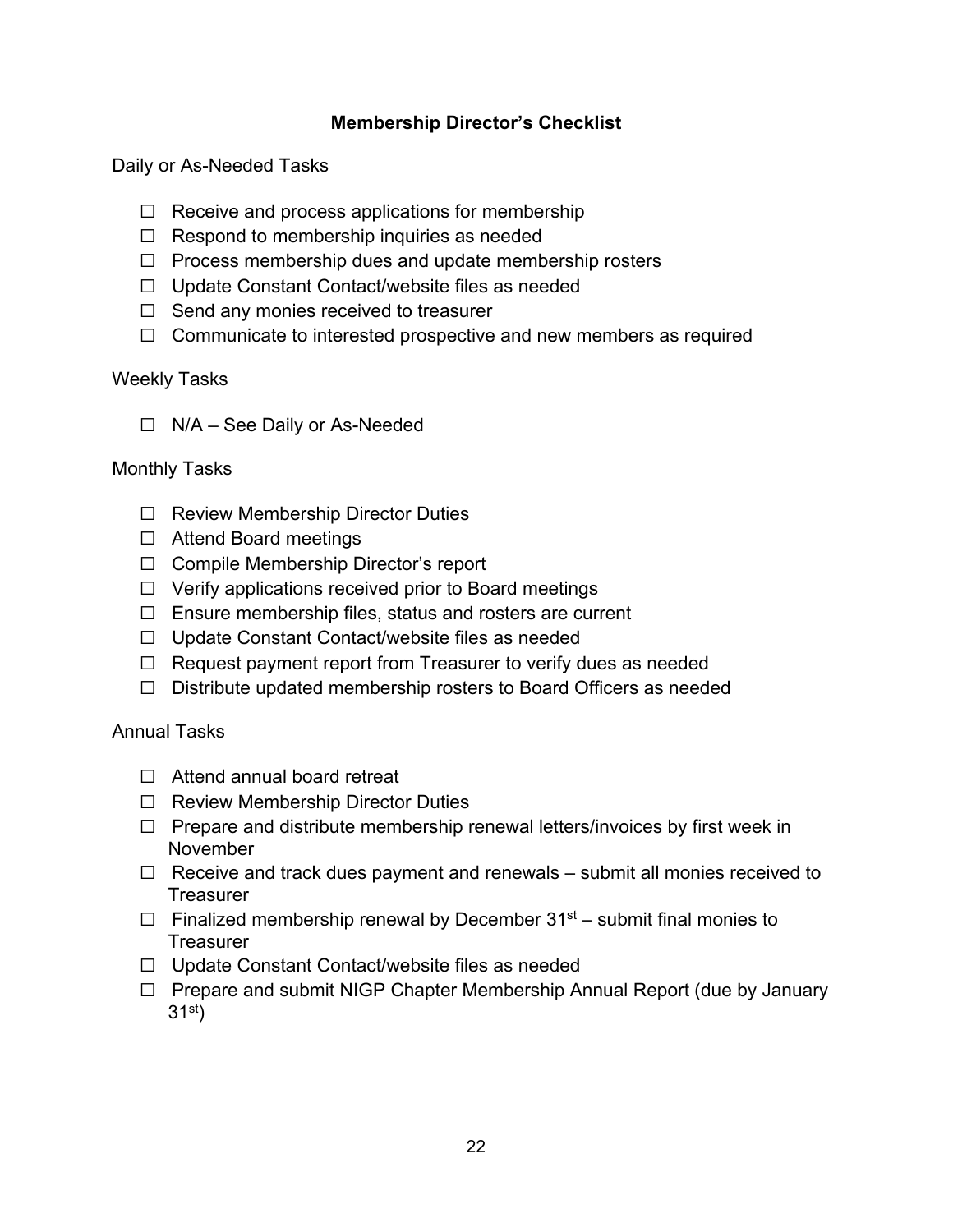#### **PROFESSIONAL DEVELOPMENT DIRECTOR**

The Professional Development Chair shall be responsible for the coordinating and planning of all NIGP seminars sponsored by the Chapter.

- 1. Attend Board meetings and report on status of program schedules and topics.
- 2. Develop a training calendar in cooperation with OPPA for all NIGP seminars and review plans for the coming year.
- 3. Work directly with NIGP National office to schedule seminars and arrange for instructors.
- 4. Coordinate conference facilities for scheduled trainings.
- 5. Maintain familiarity with current UPPCC certification requirements and share with membership formally and informally.
- 6. Arrange for the distribution of seminar flyers that are consistent with NIGP standards.
- 7. Prepare an expense and income report for each NIGP training and prepare report summary for Board.
- 8. Verify rebate check from NIGP with the Columbia Chapter Treasurer.
- 9. Monitor and track registrations for workshops and seminars unless NIGP registration services are utilized.
- 10.Create sign-in roster of all workshop attendees and ensure that roster is at the workshop for registration. After the workshop, this roster shall be submitted to the Logistics Director as verification of all attendees.
- 11.Obtain input from membership on seminars that are desirable.
- 12.Coordinate certification review sessions for members. Assist members with program information and assistance with UPPCC application process.
- 13.Update website with calendar of events and flyers for timely publication.
- 14.Provide certificates for certification points for classes and all-day workshop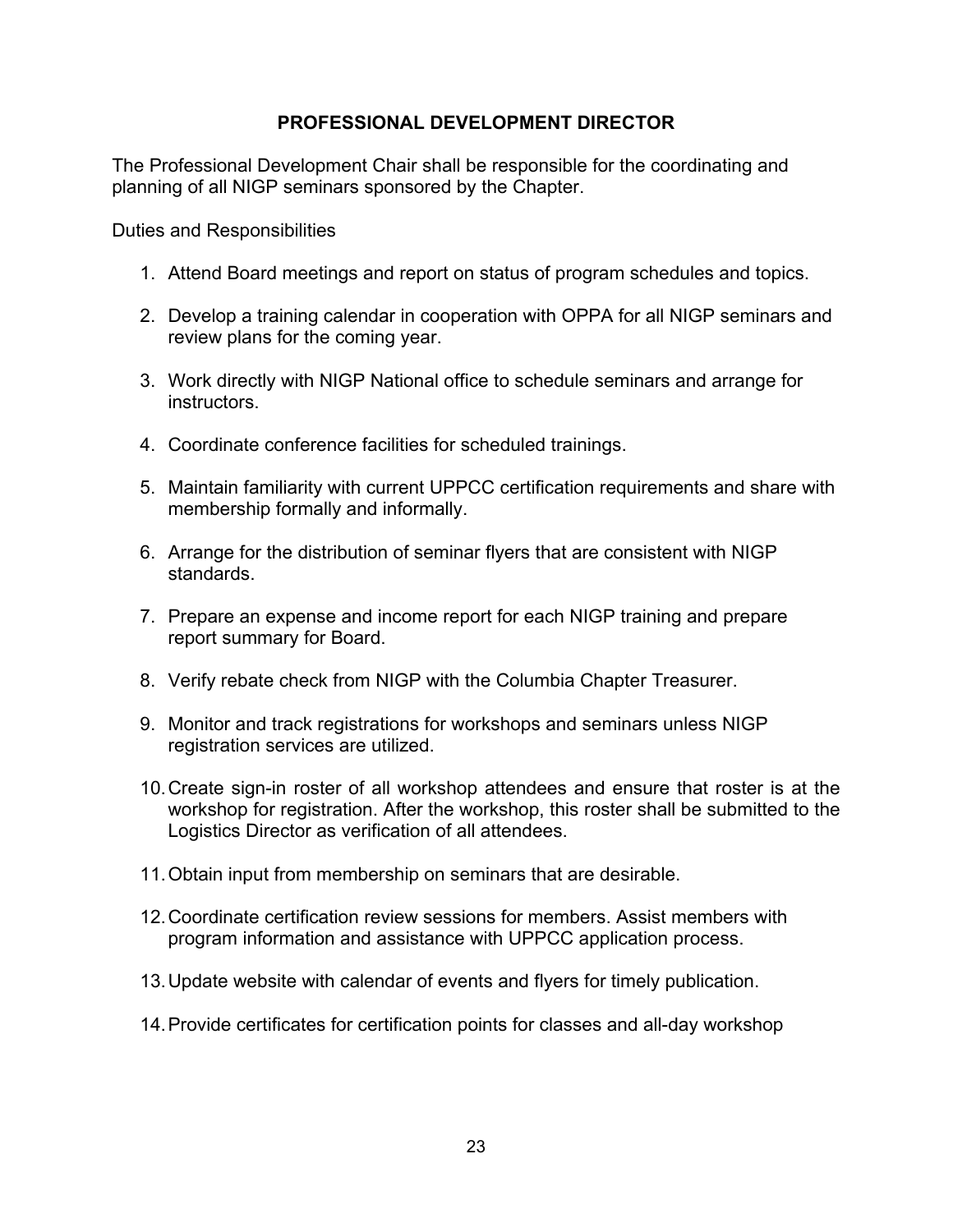# **Professional Development (Pro D) Director's Checklist**

Daily or As-Needed Tasks

☐ Coordinate certification review sessions for members. Facilitate networking of certification candidates for informal study groups. Assist members with program information and assistance with UPPCC application process for both certification and recertification.

☐ Maintain familiarity with current UPPCC certification and recertification requirements and share with membership formally and informally such as in the periodic Chapter newsletters, trainings and meetings.

 $\Box$  Obtain input from membership on seminars that are desirable at meetings and at trainings. Information can be gathered using surveys in newsletters, after training feedback, or from members or others directly.

Monthly Tasks

☐ Attend Board meetings and report on status of program schedules and topics.

 $\Box$  Update website with calendar of events and other class information as soon as the class is scheduled, has passed, canceled or changed.

Bi-monthly NIGP Trainings or as scheduled

 $\Box$  Arrange for the distribution of seminar flyers, emails that are consistent with NIGP standards.

 $\Box$  Arrange for meeting logistics – refreshments, supplies or other items as needed, for NIGP trainings and workshops.

 $\Box$  Coordinate conference facilities for scheduled trainings.

 $\Box$  Create sign-in roster of all workshop attendees and ensure that roster is at the workshop for registration. After the workshop, this roster shall be submitted to the Secretary as verification of all attendees. Create and send certificates of attendance for workshops or other training events.

 $\Box$  Monitor and track registrations for workshops and seminars unless NIGP registration services are utilized.

□ Prepare an expense and income report for each NIGP training and prepare report summary for Board.

 $\Box$  Receive, manage and return class attendee information and training materials supplied by NIGP for NIGP trainings.

☐ Verify rebate check from NIGP with the Columbia Chapter Treasurer.

☐ Work directly with NIGP National office to schedule seminars and arrange for instructors.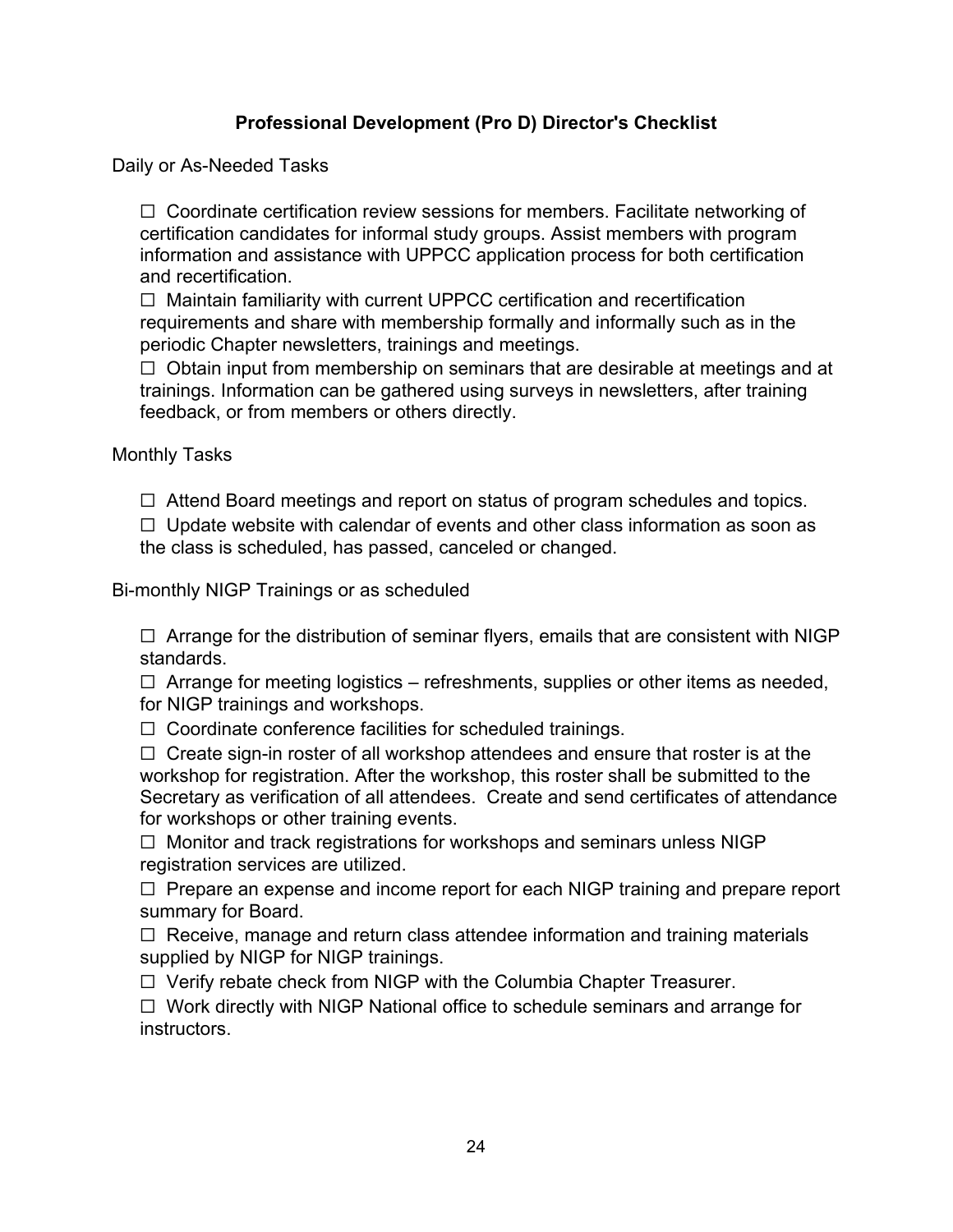#### Annual Tasks

☐ Develop a training calendar in cooperation with OPPA for all NIGP seminars and reviews planned for the coming year. Training classes will include NIGP 1, 2- and 3 day courses with cover subjects of the CPPB and CPPO certification tests along with test prep courses.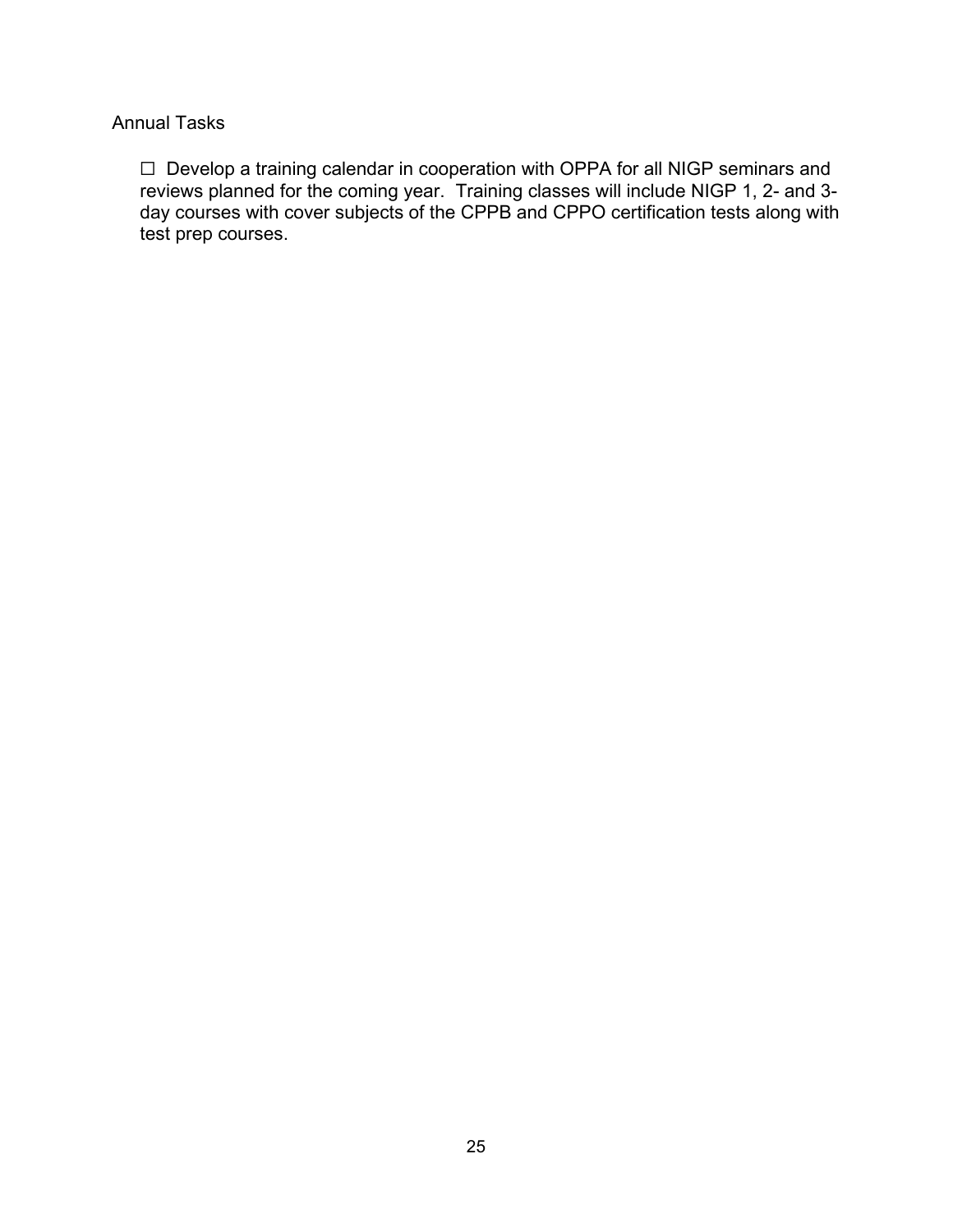# **MEETING AND LOGISTICS DIRECTOR**

The Meeting and Logistics Director shall be responsible for coordinate the food and location of all General and Board meetings and Chapter workshops.

- 1. Attend Board meetings and report on status of meeting locations and menus.
- 2. Responsible for notifying General Membership of all meetings, events, and announcements of interest to the Chapter at-large.
- 3. Create attendance sheets for general meetings and Chapter workshops.
- 4. Provide copy of attendance sheets to Secretary and Past President.
- 5. Notify the Membership Director on notifications of emails that are returned as undeliverable so that the record can be updated.
- 6. Board Meetings
	- a. Arrange meeting location and lunch menu
	- b. Meetings usually run from 11:30am to 1:00pm.
- 7. General Lunch Meetings
	- a. Arrange meeting location and lunch menu
	- b. Send flyer and meeting announcement electronically to Chapter members
	- c. Record responses
	- d. Provide venue with caterer and attendee information
	- e. Maintain record of attendance
- 8. All Day Workshop (usually March)
	- a. Work with Vice President and arrange meeting location, snack and lunch menus.
	- b. Send flyer and meeting announcement electronically to Chapter members
	- c. Record responses
	- d. Provide venue with caterer and attendee information
	- e. Provide name tags
	- f. Maintain record of attendance
- 9. Joint OPPA/Columbia Chapter bi-annual workshop. See Exhibit B of the Inter-Chapter Agreement (Attached as Appendix A) in addition to responsibilities detailed below.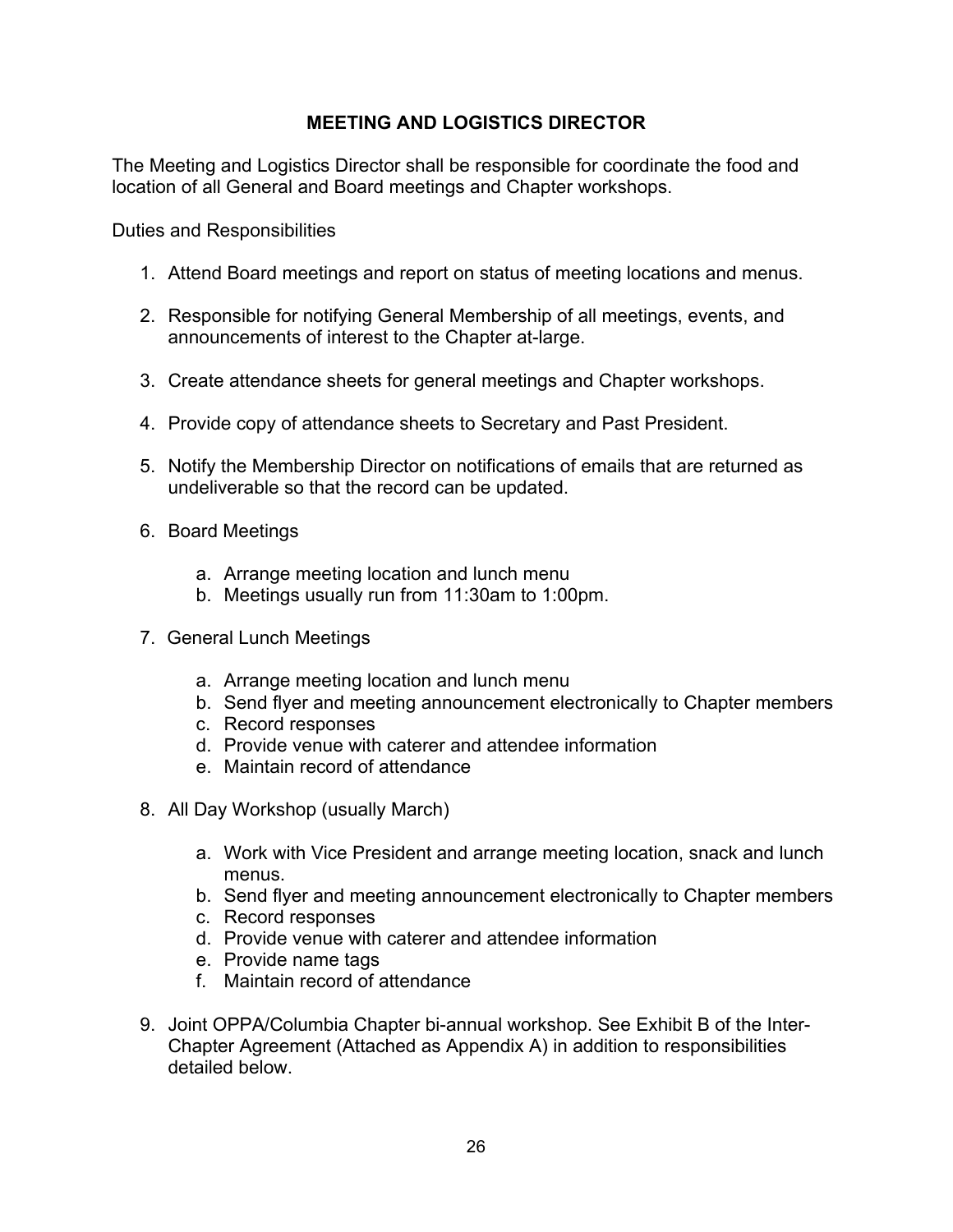# **Logistics Director's Checklist**

Daily or As-Needed Tasks

☐ Research new locations for CC NIGP General meetings.

 $\Box$  Update/maintain Columbia Chapter email list in cooperation with Membership Director.

 $\Box$  Send out special notices when necessary. (Things such as meeting updates, changes, etc.)

☐ Help coordinate volunteer events (i.e. Ronald McDonald House, Portland Food Bank).

Monthly Tasks for General Meetings:

 $\Box$  Arrange monthly meeting locations and menu for NIGP members.

 $\Box$  Send out flyers and meeting announcements electronically to Chapter members.

 $\Box$  Record responses and forward headcount to the venue.

☐ Create "Attendee's Sign-In Sheet" and bring to meetings.

 $\Box$  Maintain record of meeting attendees.

 $\Box$  Update membership roster when necessary.

Monthly Tasks for Board Meetings:

 $\Box$  Arrange monthly meeting locations and menu for Board members.

☐ Send the "Meeting and Logistics" Report to the Vice President prior to Board meeting.

 $\Box$  Set up meeting room.

 $\Box$  Pick up food if necessary.

 $\Box$  Clean up after meeting.

Annual Tasks:

 $\Box$  Calculate budget needs for the year and provide this information to the President – *November*.

 $\Box$  Update the annual calendar of all upcoming events and forward to the President so it can be posted on the Columbia Chapter's NIGP website – *January*.

Holiday Luncheon:

☐ Book annual Holiday Luncheon location – *as early as possible*.

☐ Decide on caterer and menu selections – *October or earlier*.

☐ Send out holiday flyer with menu selection to members – *usually second week of November*.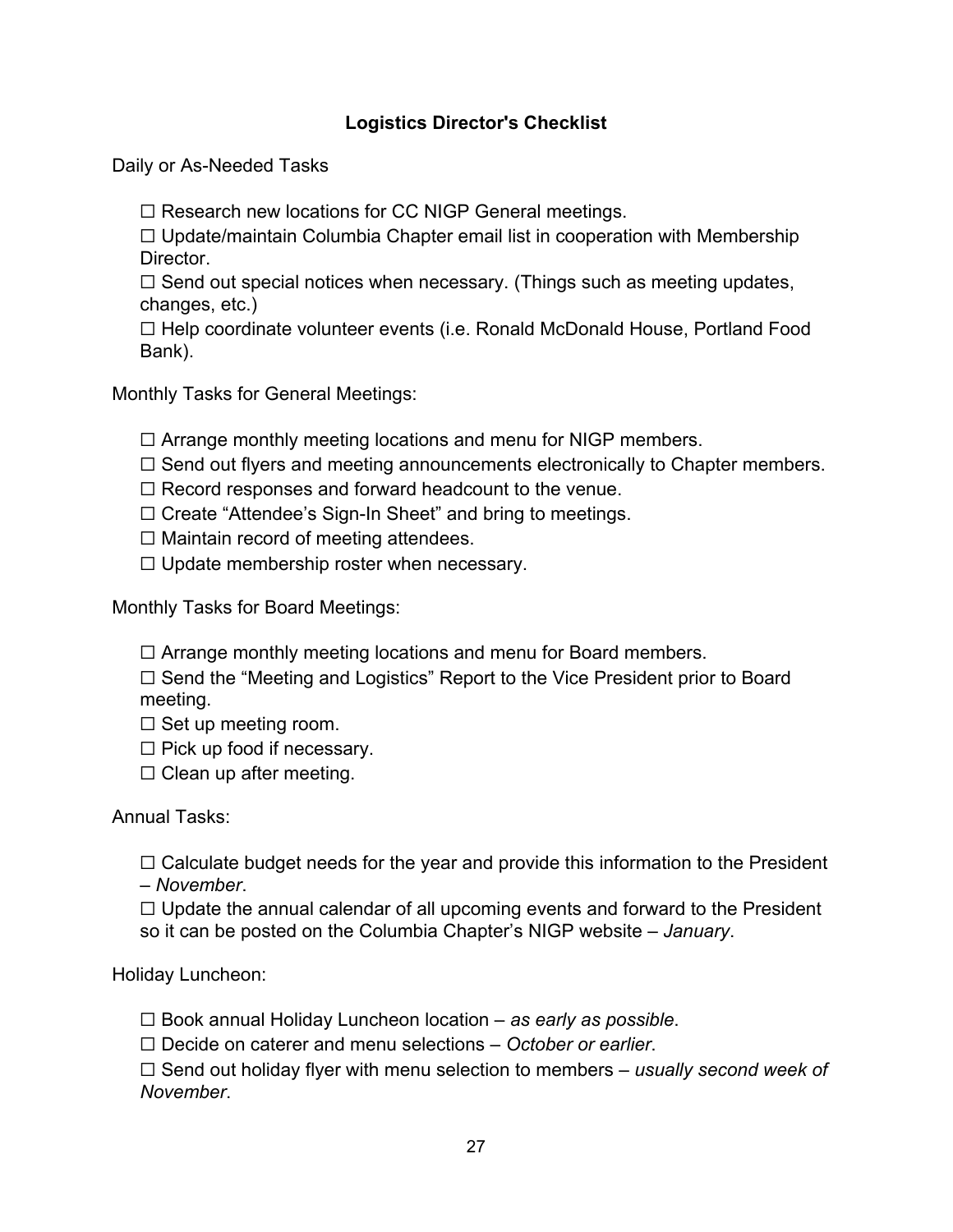$\Box$  Record each member's meal selection and send the information to the caterer.  $\Box$  Send out request for holiday basket ideas, and assist in purchasing items for the baskets which will be auctioned off during the luncheon – *September or October*.

☐ Create name tags for members attending the Holiday luncheon.

□ Create a Sign In sheet and forward to Membership Director after the meeting. (Membership Director will charge a \$30.00 fee to guest attending the luncheon).

 $\Box$  Create bid sheets for all silent auction items.

☐ Work with Silent Auction Committee to record and collect the money from all purchases made during the Silent Auction, and the "Whine and Wine", event.

☐ Provide Silent Auction records to the Treasurer along with any payments made during the luncheon.

 $\Box$  Request that members bring a toy or canned food to Holiday luncheon.

 $\Box$  Drop off new unwrapped toys to the Portland Fire Station and any canned foods to the Portland Food Bank when needed.

#### February All Day Workshop

☐ Work with Vice President to arrange meeting location – *October or November, for December booking*.

 $\Box$  Send out flyer and meeting announcement electronically to Chapter members – *1st week of January*.

 $\Box$  Record responses and provide headcount to venue.

 $\Box$  Provide name tags for attendees.

☐ Create and maintain record of attendees.

## NIGP Board Retreat:

☐ Work with Vice President to arrange meeting location – *October/November*.

- $\Box$  Arrange for catering services.
- ☐ Send out notices to Board members.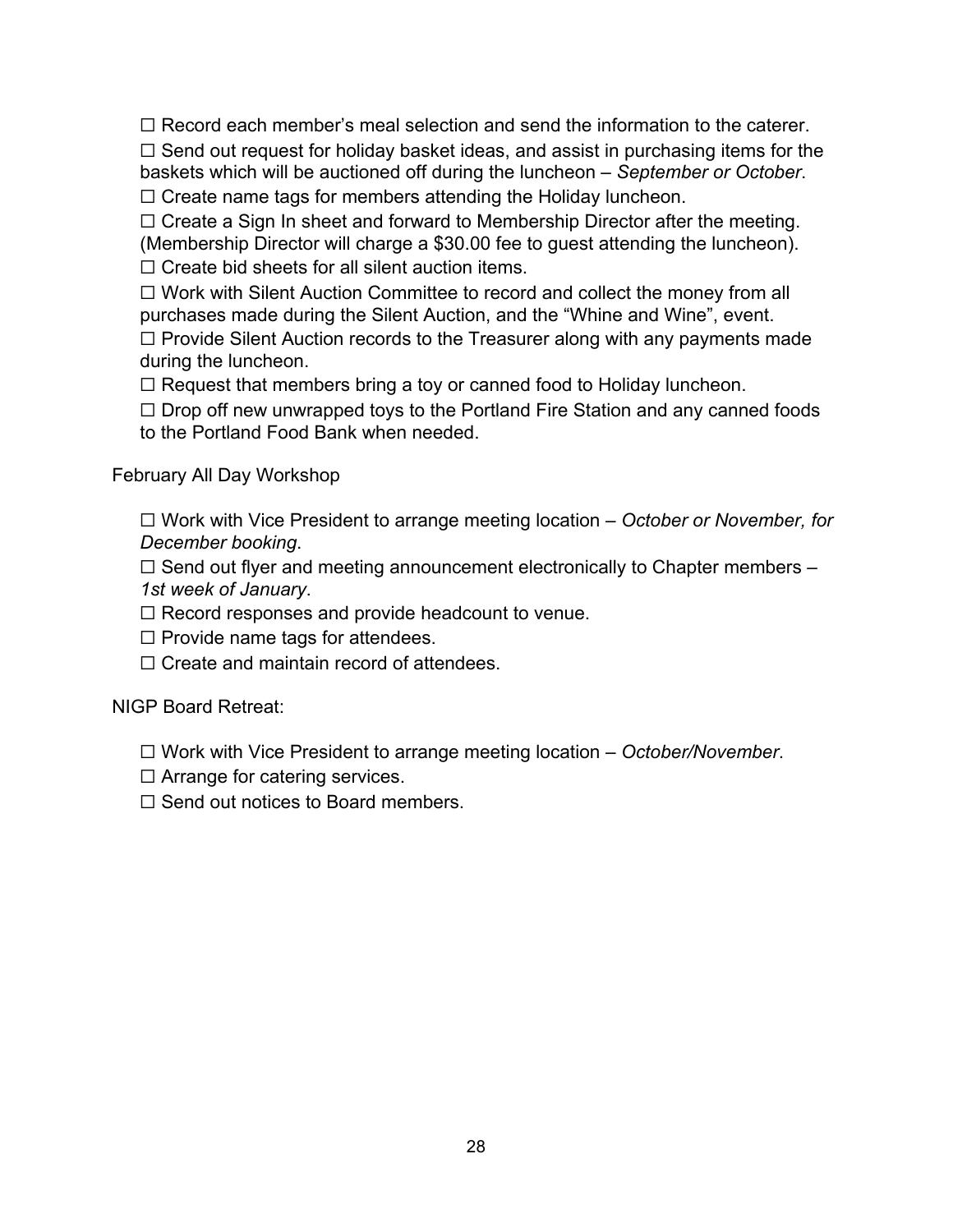#### **INTERGOVERNMENTAL COOPERATIVE PURCHASING GROUP DIRECTOR**

The Intergovernmental Cooperative Purchasing Group (ICP) Director is responsible for chairing and administering the ICP which is a subgroup of the Columbia Chapter of NIGP. This is a three (3) year appointed Director-at-Large position.

- 1. Attend Board and General meetings to report on status of ICP group meetings and projects.
- 2. Manage logistics of meeting arrangement, including advertisement, and facilitate ICP group meetings and events.
	- a. ICP meetings are typically held the  $3<sup>rd</sup>$  Thursday of the month, starting in October and ending in June.
- 3. Manage electronic attendance records, agendas and notes from ICP meetings and events. Provide attendance sheets to Secretary.
- 4. Work with the Web Committee to keep Columbia Chapter ICP page current.
- 5. Using Google Docs, maintain a spreadsheet of existing major cooperative contracts.
- 6. Consolidate and coordinate the purchasing of goods and services that affect local governments.
- 7. Select lead agency for joint procurements for the Cooperative Purchasing Group
- . 8. Maintain ICP member email list and administer IGA, creating the Cooperative Purchasing Group
- . 9. Actively recruit speakers and topics for group meetings.
- 10.Work in cooperation with the State of Oregon Purchasing Office regarding reporting new state price agreements and other areas of procurement that may fit for the ICP group.
- 11.Staying informed of market changes to cooperative procurement and reporting back out to our ICP members.
- 12.Select Administrative Officers Vice-Chair and Secretary for the group.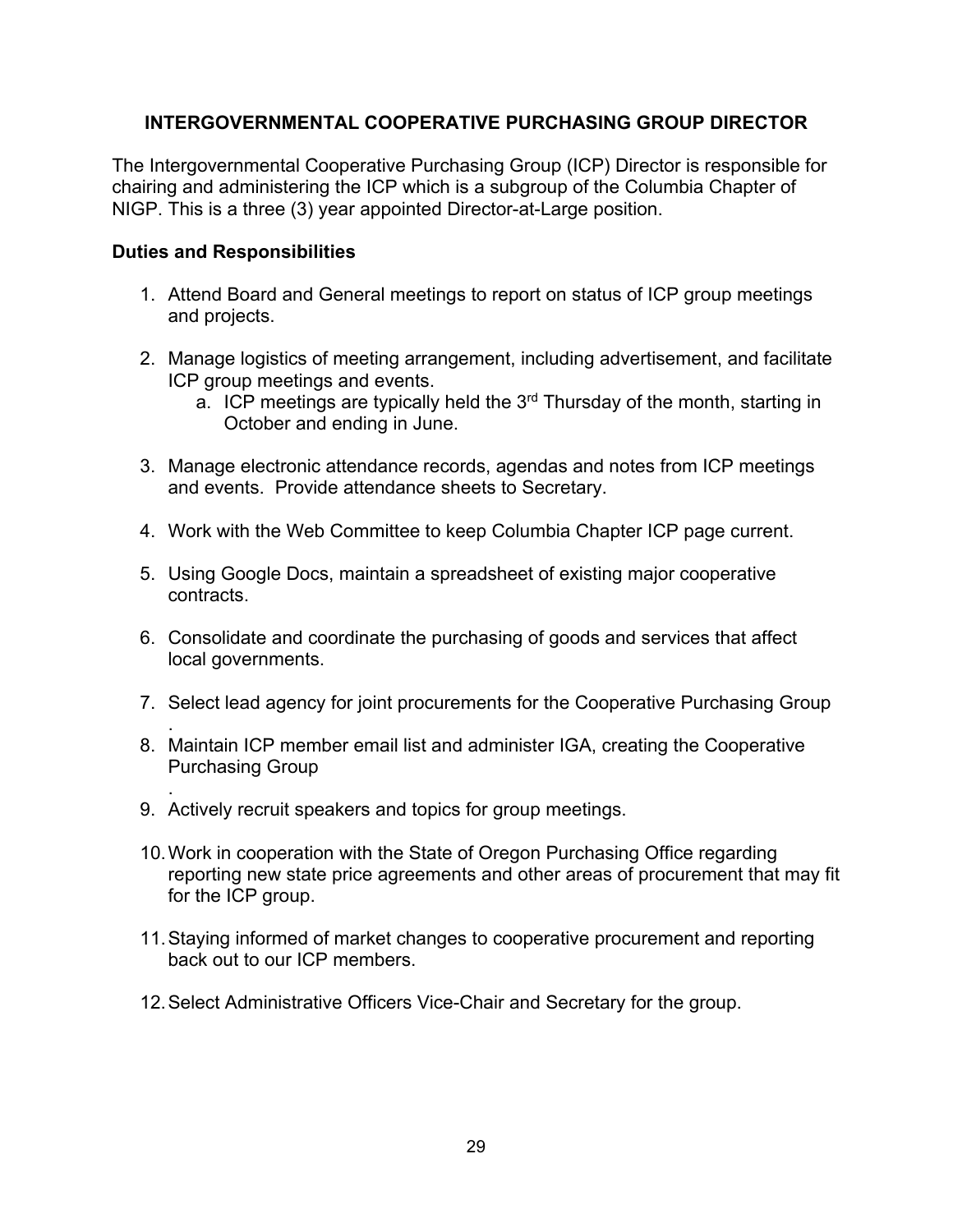## **ICP Director's Checklist**

ICP meetings are held every other month, except for summer months, starting in September, November, January, March, and May. A considerable amount of flexibility is allowed with the meeting dates and times; changes are communicated to the members.

#### Monthly Tasks

Attend and facilitate ICP meetings – *January, March, May, September, and November,*

- $\Box$  Meet and greet.
- $\Box$  Provide sign-in sheet.
- $\Box$  Start meeting with introductions.

 $\Box$  Have members provide updates on current projects or recently awarded contracts.

- $\Box$  Introduce the speaker.
- $\Box$  Close the meeting.

Prepare for next ICP meeting – *February, April*. *August, October, and December,* 

- ☐ Book a meeting room.
- $\Box$  Develop the agenda.
- ☐ Secure a relevant speaker.
- $\Box$  Send "save the date" email to ICP members.
- $\Box$  Send reminder email one week prior to meeting.

#### Semi-Annual Tasks

June and December.

☐ Request that members update the "ICPContractsList.xls" with their agency's cooperative contracts.

- $\Box$  Sort the list by agency.
- $\Box$  Cut and paste each agency's list to a separate file.
- $\Box$  Email the appropriate file to each agency contact.
- $\Box$  Merge updates into master file.
- $\Box$  Post the file on the CC NIGP website.
- $\Box$  Issue to members in the following ICP Meeting announcement.

#### Annual Tasks

 $\Box$  Train and mentor incoming ICP Director.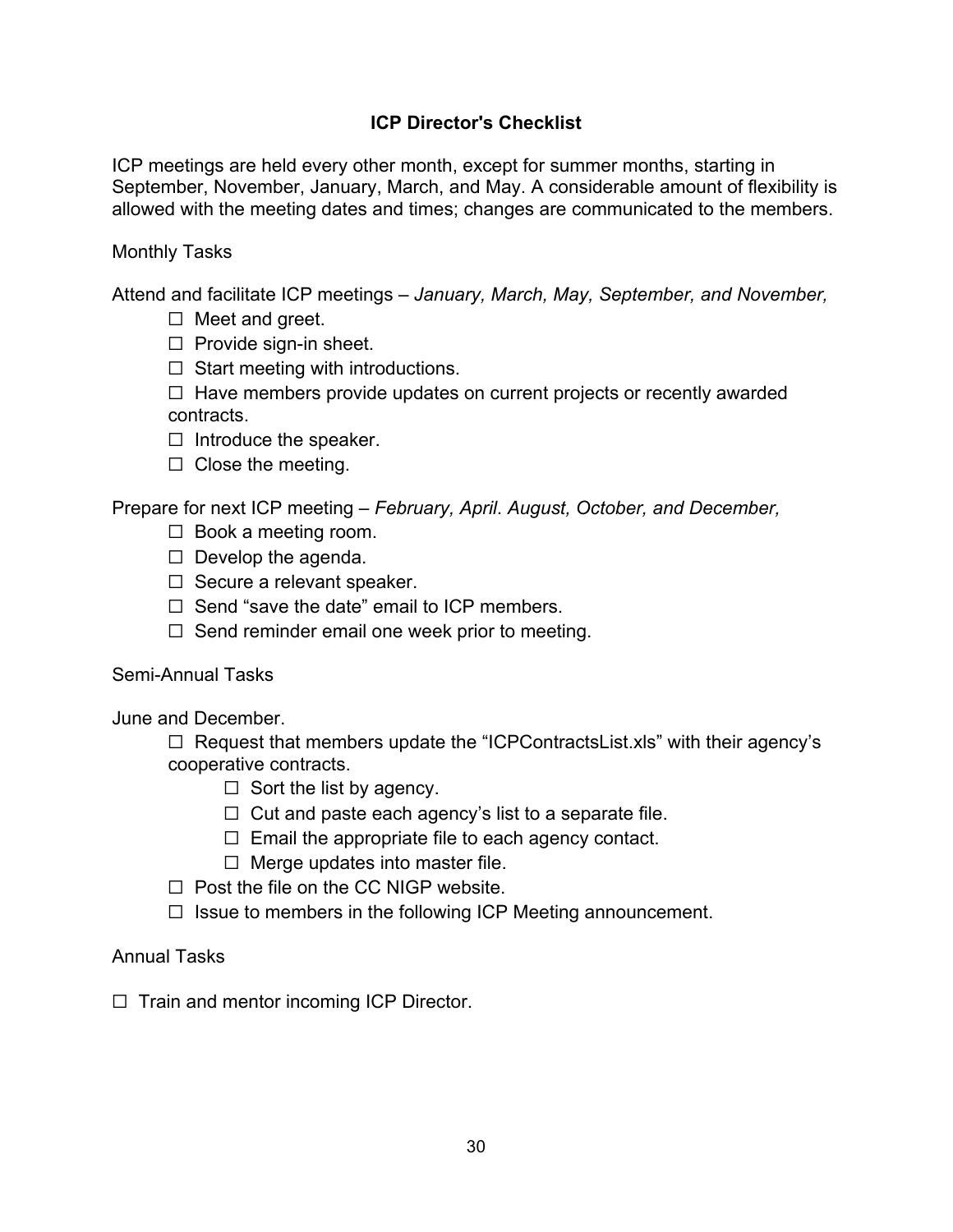## **Web Committee's Checklist**

Daily or As-Needed Tasks

☐ Monitor messages and take care of any issues that occur (missing links, handle questions: answer questions known, forward to those that know the answers, etc.)

 $\Box$  Set up new member accounts.

☐ Meet with web committee as needed to make modifications to website, assign roles, maintain content strategy, etc.

☐ Any miscellaneous item as they occur.

#### Monthly Tasks

- $\Box$  Update photos and written content such as, but not limited to:
- ☐ Classes
- ☐ General Meeting Agenda and Sign Up
- ☐ Board Meeting Agenda and Minutes
- ☐ ICP documents

#### Annual Tasks

- ☐ Update officers list.
- ☐ Review and update all documents and pages.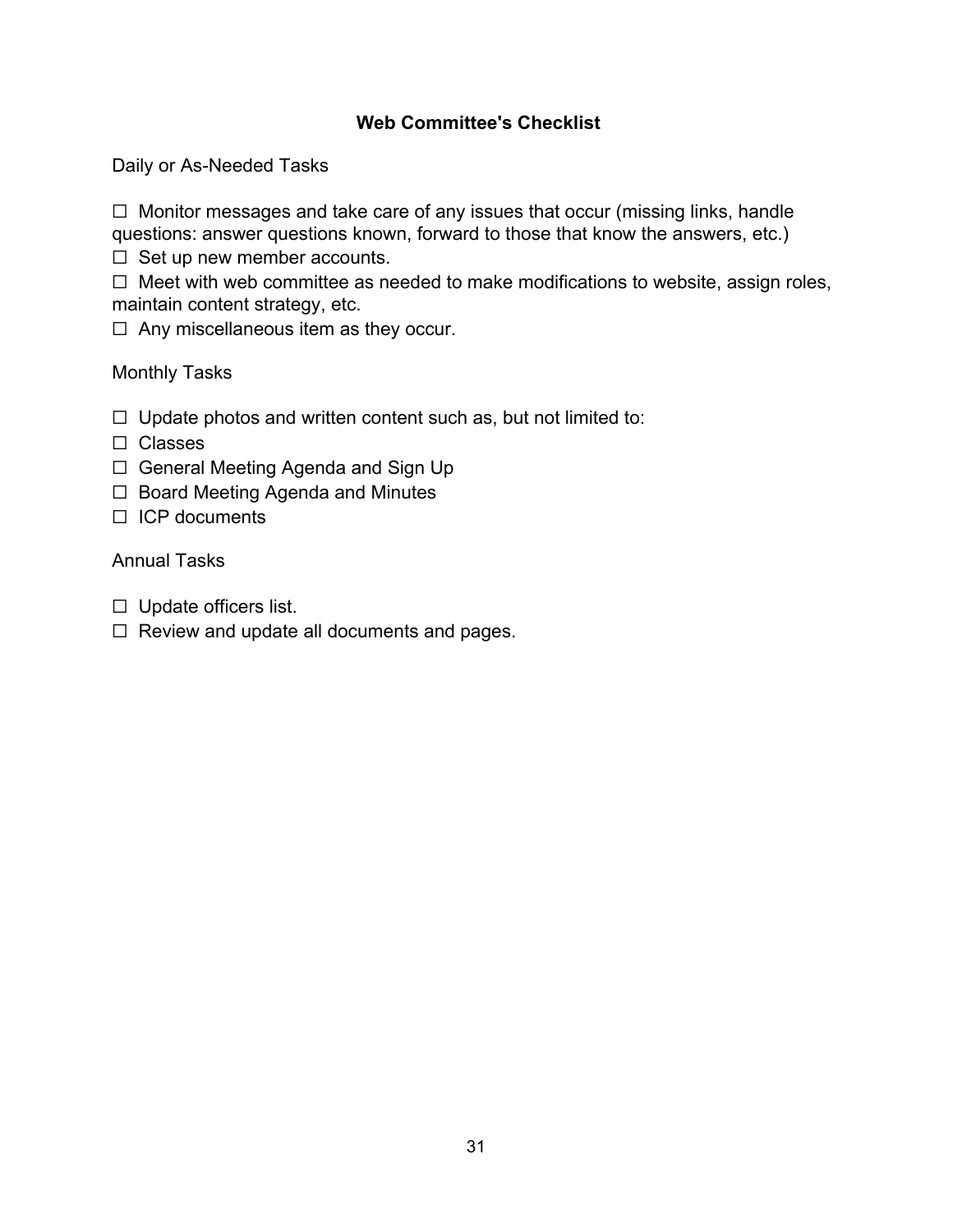# APPENDIX A

#### Exhibit B

#### **INTER-CHAPTER AGREEMENT FOR JOINT CHAPTER EDUCATIONAL EVENT COLLABORATION**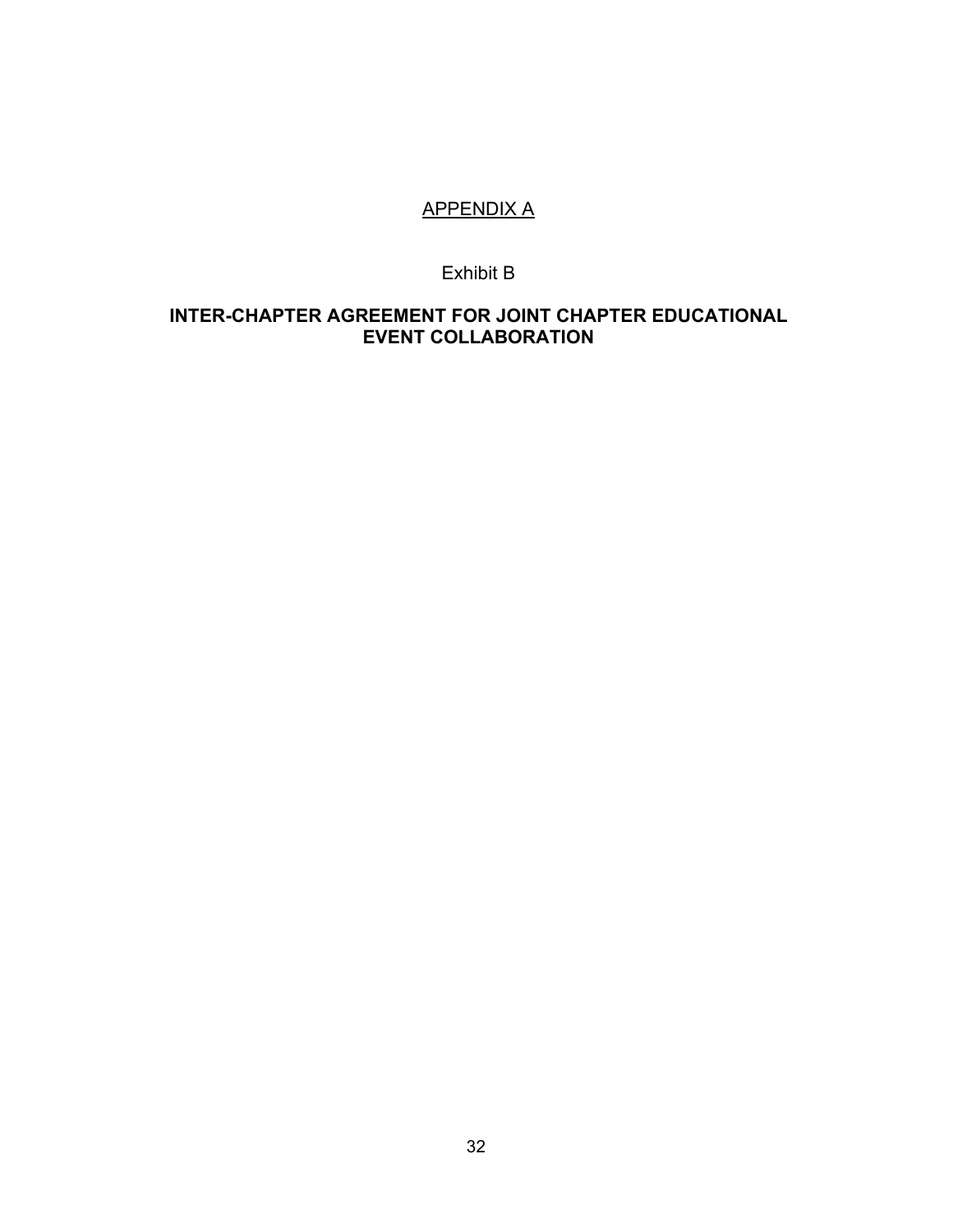



#### **Exhibit B**

#### INTER-CHAPTER AGREEMENT FOR JOINT CHAPTER EDUCATIONAL EVENT COLLABORATION

The Columbia Chapter of NIGP (Columbia Chapter) and the Oregon Public Purchasing Association (OPPA) hereby agree to the following:

- 1. Beginning in 2011 OPPA shall be responsible for hosting the Joint Chapter Educational Event (Event) during each odd numbered year
- 2. Beginning in 2012 Columbia Chapter shall be responsible for hosting the Event during each even numbered year
- The Chapter hosting the Event shall be responsible for the following: 3.
	- Developing Event theme a.
	- Securing Event presenters  $\mathbf{h}$
	- Securing an Event location for Chapter members that is: c.
		- i. Centrally located (within a 30 mile radius of Portland and Salem)
		- ii. Easily accessible (from I-5 corridor and/or public transportation)
		- iii. Convenient
	- d. Developing registration forms
	- Developing announcements in written form and electronic form promoting the Event  $e$ .
		- i. Written announcements shall begin with the following statement: "Columbia Chapter of NIGP and Oregon Public Purchasing Association present..."
		- ii. There shall be a hyperlink posted to each Chapter website for electronic announcements
	- f. Collecting registration fees
	- Developing and collecting post-Event surveys g.
		- i. Survey results shall be provided to Chapter Presidents
	- Issuing Certificates of Attendance to attendees documenting contact hours towards UPPCC h. certification/recertification
		- i. Provide attendees' list to membership chair for both organizations
	- Preparing final Event Financial Accounting Statements i.
		- i. The Event Financial Accounting Statements shall be provided to Chapter Presidents
- Chapter designees shall meet annually to develop and agree upon a budget for Event no later than 4. September 30.